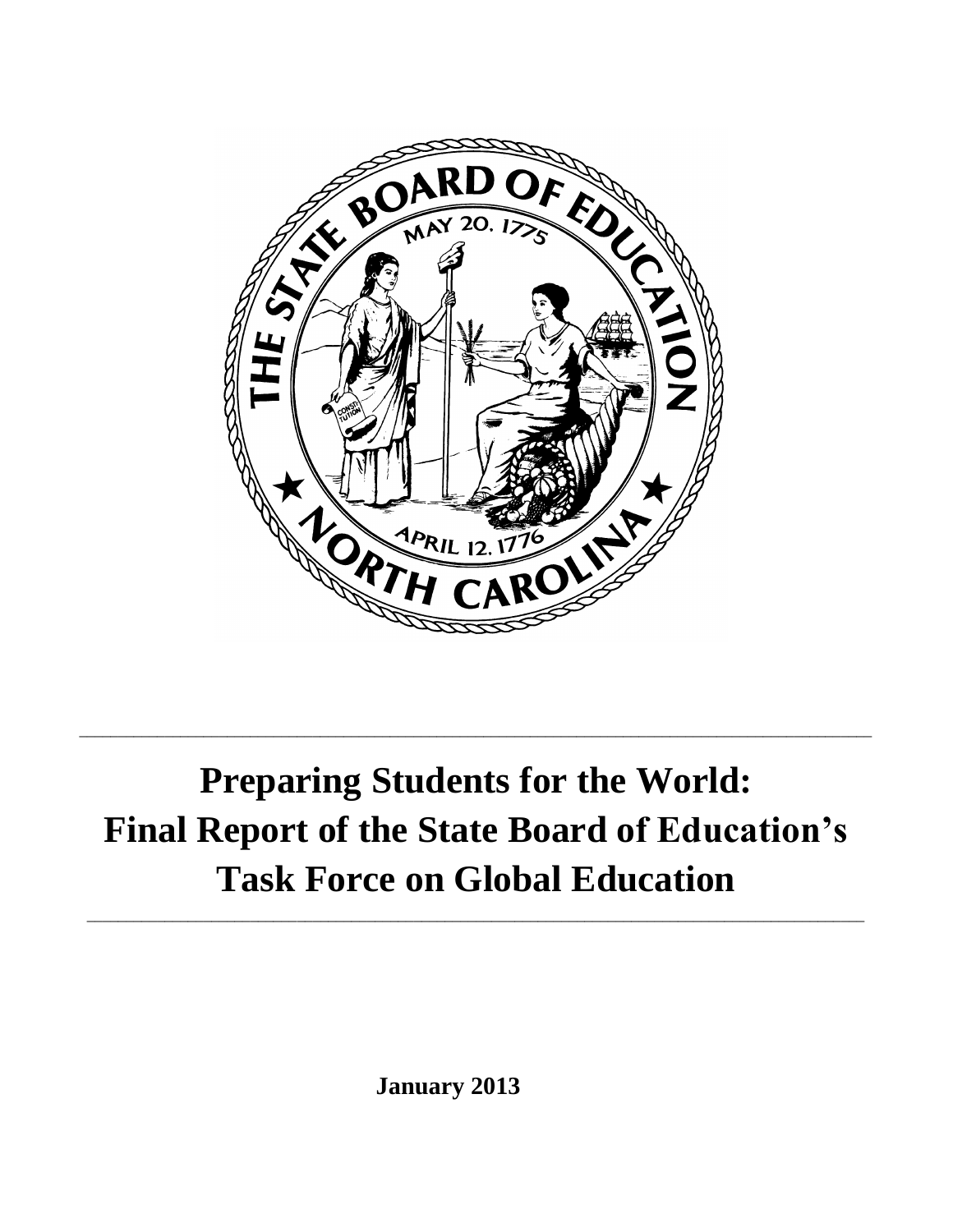#### **Acknowledgements**

The members of the *Task Force on Global Education for the North Carolina State Board of Education* would like to thank the following State Board and Department of Public Instruction and external stakeholders for their assistance in the researching and crafting of this report: Mr. Edward ('Ted') Fiske, Dr. JB Buxton, Ms. Elizabeth Cunningham, Dr. Stephen Jackson, Mr. Rob Hines, Mr. Mike Martin, Ms. Helga Fasciano, and members of the Internal and External Working Group of the Task Force, comprised of DPI staff and external stakeholders.

# **STATE BOARD OF EDUCATION**

The guiding mission of the North Carolina State Board of Education is that every public school student will graduate from high school, globally competitive for work and postsecondary education and prepared for life in the 21st Century.

| <b>WILLIAM C. HARRISON</b>     | <b>REGINALD KENAN</b>      | <b>JOHN A. TATE III</b>       |
|--------------------------------|----------------------------|-------------------------------|
| Chairman: Fayetteville         | Rose Hill                  | Charlotte                     |
| <b>WAYNE MCDEVITT</b>          | <b>KEVIN D. HOWELL</b>     | <b>ROBERT "TOM" SPEED</b>     |
| Vice Chair: Asheville          | Raleigh                    | Boone                         |
| <b>DAN FOREST</b>              | <b>SHIRLEY E. HARRIS</b>   | <b>MELISSA E. BARTLETT</b>    |
| Lieutenant Governor :: Raleigh | Troy                       | Roxboro                       |
| <b>JANET COWELL</b>            | <b>CHRISTINE J. GREENE</b> | <b>PATRICIA N. WILLOUGHBY</b> |
| State Treasurer :: Raleigh     | High Point                 | Raleigh                       |

**JEAN W. WOOLARD** Plymouth

#### **NC DEPARTMENT OF PUBLIC INSTRUCTION**

**June St. Clair Atkinson, Ed.D., State Superintendent 301 N. Wilmington Street :: Raleigh, North Carolina 27601-2825** 

In compliance with federal law, NC Public Schools administers all state-operated educational programs, employment activities and admissions without discrimination because of race, religion, national or ethnic origin, color, age, military service, disability, or gender, except where exemption is appropriate and allowed by law.

#### **Inquiries or complaints regarding discrimination issues should be directed to:**

Dr. Rebecca Garland, Chief Academic Officer :: Academic Services and Instructional Support 6368 Mail Service Center, Raleigh, NC 27699-6368 :: Telephone: (919) 807-3200 :: Fax: (919) 807-4065

#### **Visit us on the Web :: [www.ncpublicschools.org](http://www.ncpublicschools.org/) M0910 M0910 M0910 M0910**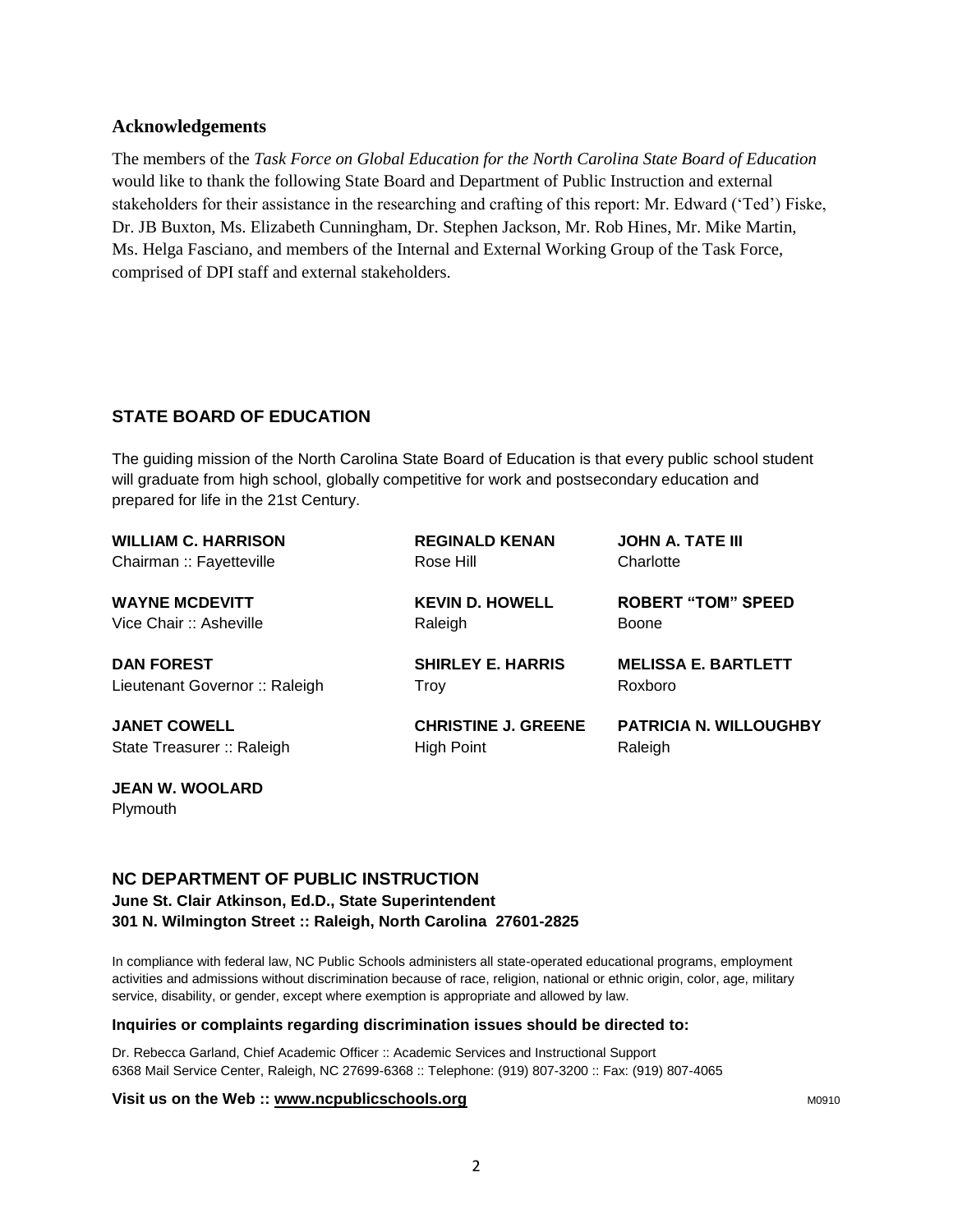

# PUBLIC SCHOOLS OF NORTH CAROLINA STATE BOARD OF EDUCATION | William C. Harrison, Ed.D., Chairman

WWW.NCPUBLICSCHOOLS.ORG

January 8, 2013

Dear Public School Supporters:

It is an honor and privilege to serve as the Chairman of the North Carolina State Board of Education. This experience has given me a view of this great state seen by few people. I have seen first-hand the enormous impact of the economic changes of the past few years. This has left me with the deep belief that North Carolina's future depends more heavily than ever before on students graduating public schools fully prepared for jobs and life in a globalized  $21<sup>st</sup>$  century America.

Our jobs and lives are already inextricably linked to the rest of the globe. Our global relationships will become deeper and more extensive over the next few decades. Those who work in business and industry already routinely work with companies from other countries and interact with their co-workers around the world. Those who work in small businesses in their communities rely on global supply chains and, more easily than ever, sell their products around the world. Increasingly, jobs demand extensive interaction with communication and information processing technology.

It would be naïve to fall into the trap of believing that North Carolina can be harbored from globalization and still prosper in the coming decades. It would be equally naive to believe that North Carolina can prosper without public schools and public charter schools embracing global changes in their preparation of students for life after school.

In 2011, I appointed five members of the State Board of Education to a Task Force on Global Education that had as its goal to bring to the full Board recommendations that would enable a better understanding and appreciation of other countries, languages and cultures by our students. State Board Vice Chairman Wayne McDevitt chaired the Task Force, and State Board member John Tate served as the Vice Chairman. Other members of the Task Force included Board members Tricia Willoughby, Melissa Bartlett, and Kevin Howell. I commend the Task Force, the internal working group that supported the Task Force, and State Superintendent June Atkinson for the time and effort on this initiative and the final recommendations. They come following months of work and input from people across this state – educators, business representatives, professors from institutions of higher education, stakeholder and community partner representatives, and internationallyrecognized experts. My sincere thanks also go to State Board and DPI staff for their work in making this excellent report possible, and, in particular, to Ted Fiske and JB Buxton for their contributions.

The commitments to global education made in this report will strengthen the current and ongoing reform of our public education system. Acting on the commitments made in this report will bring us closer to our goal of ensuring that every child who graduates from the public school system will do so with the strong base of skills, knowledge, and tools they need to fully participate and prosper in the 21<sup>st</sup> century global economy. Now the work begins of turning this vision into reality.

Sincerely,

Bil

William C. Harrison

**NORTH CAROLINA STATE BOARD OF EDUCATION**

William C. Harrison, Ed.D., *Chairman* | bill.harrison@dpi.nc.gov 6302 Mail Service Center, Raleigh, North Carolina 27699-6302 | (919) 807-3441 | Fax (919) 807-3445 AN EQUAL OPPORTUNITY/AFFIRMATIVE ACTION EMPLOYER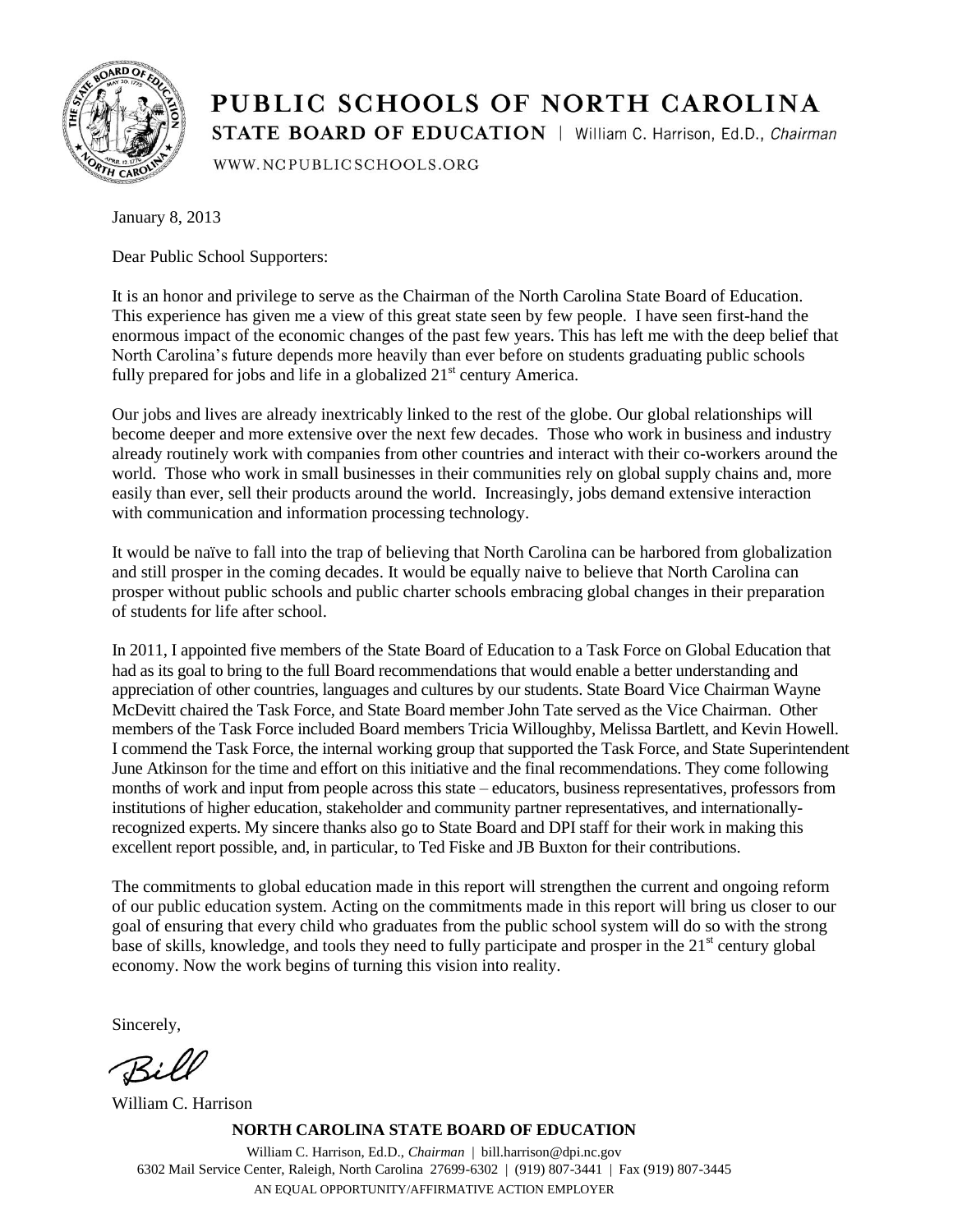

# **Preparing Students for the World: Final Report of the State Board of Education's Task Force on Global Education.**

# **EXECUTIVE SUMMARY**

In September 2011, the North Carolina State Board of Education (SBE) formed a *Task Force on Global Education* to assess the state's effort to produce "globally competitive" graduates ready to live, work, and contribute in an interconnected world. The Task Force received testimony for the better part of a year from international, national, state, and local experts on global education and competitiveness and recommendations from leaders in business and industry, higher education, the public schools, national, state, and international organizations, and the military.

#### **Better prepared, but globally competitive?**

North Carolina stands in the midst of an aggressive improvement agenda with new standards and assessments coming on line; a new teacher evaluation system that incorporates student achievement; 118 schools receiving significant turnaround assistance; new data and instructional improvement systems in implementation; new school models in the areas of early college and STEM (science, technology, engineering and mathematics); and new virtual and blended learning approaches. However, the Task Force noted that its mission is not just to move more students across the finish line, an objective all these reforms support, but to get them across that line competitive in an increasingly globalized economy and world. To that end, the Task Force wrestled with two significant questions:

- 1. While our graduates may be better prepared than in the past, are they adequately prepared for today's world?
- **" Students in North Carolina are no longer preparing for future jobs in North Carolina. They are preparing to work and compete in a global workplace. The impact of cultural sensitivities and the capability to collaborate in a diverse international setting (even if still working from North Carolina) cannot be understated. Our State Board of Education in North Carolina is rightfully focusing on these skill areas, as they will become even bigger factors and differentiators in determining the future success of our students."**
- *Joseph Lingle, Head, Global Program Integration, Novartis Vaccines and Diagnostics*
- 2. What distinguishes North Carolina's graduates from other states in the United States?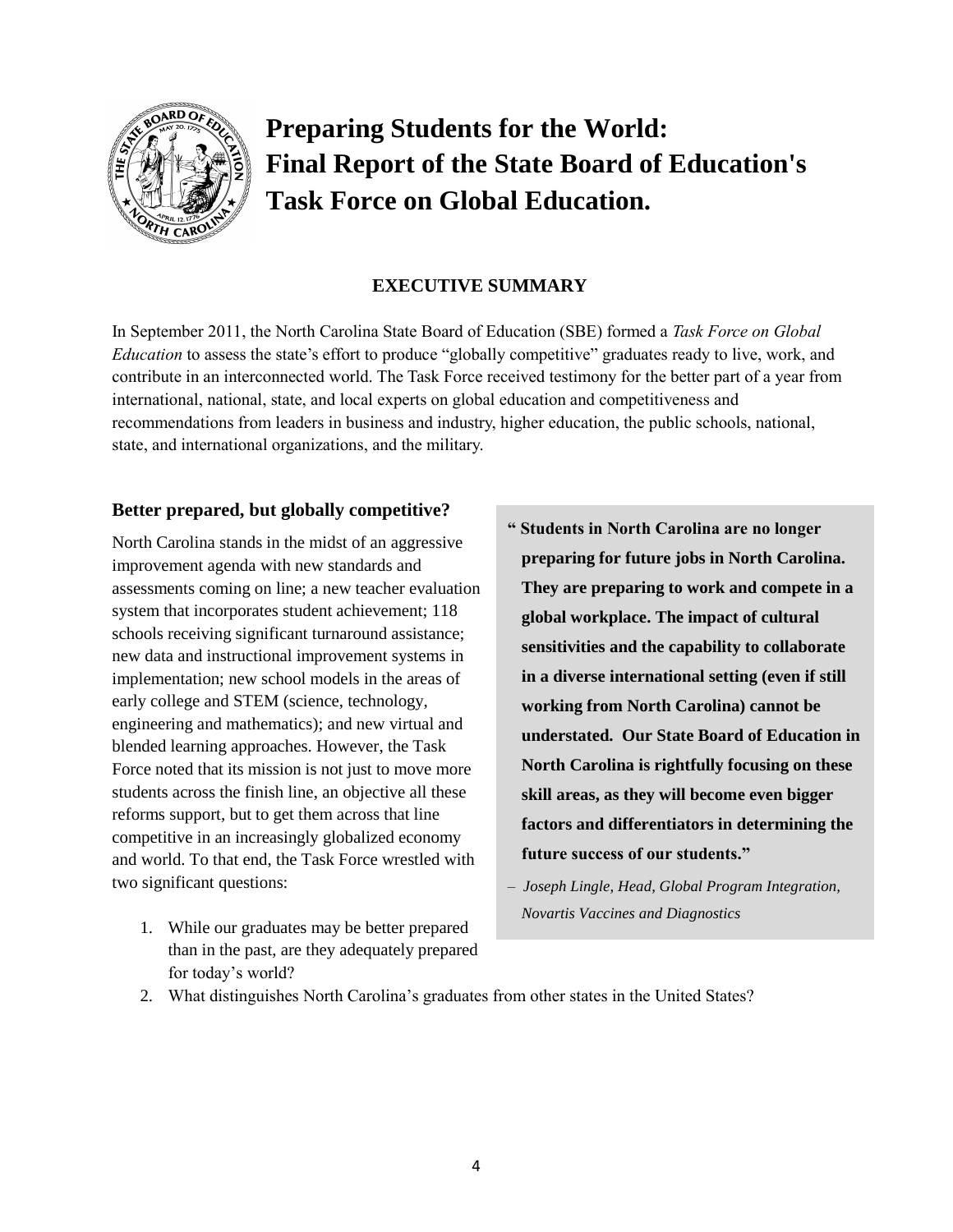# **Task Force Findings**

From the testimony and recommendations it received, the Task Force noted six major findings:

- **1. We aren't preparing students for a global tomorrow**; **North Carolina is global** *today***.** North Carolina's economy is globally connected in every important respect – from economic investment and employment to trade – and these economic changes are occurring as North Carolina boasts a population that is becoming more ethnically and culturally diverse than before.
- **2. Pilot programs won't cut it. Preparing globally competent graduates requires a comprehensive approach.** North Carolina has a number of strong organizations and significant local education agency (LEA) initiatives in place focused on global education. But, we do not have a coordinated and comprehensive strategy. The challenge is not to replace what is being done but to understand and build on current strengths in a strategic, coordinated manner.
- **3. To prepare our students for the world, we need to prepare their teachers.** Making global education a priority means making teacher preparation and development a priority. While the *North Carolina Standard Course of Study*, comprised of new *Common Core* and *North Carolina Essential Standards*, will make our students more competitive, they will not by themselves make them more globally aware.
- **4. North Carolina was once a leader in language learning. It's time to return to the pole position.** Between 1994 and 2004, K-12 World Language enrollment decreased 23%. Enrollment has slowly improved since 2004, but is still down 15% versus mid-1990s levels. The reality is that as North Carolina has become more international, our world language effort has declined. In order to maintain and increase our competitive advantage, North Carolina public schools must graduate students with advanced cultural and language skills.
- **5. Schools need peers and partners to move this agenda.** Building networks of schools, districts, higher education, third-party providers, and the business and governmental communities is a critical step to ensuring strong practice and innovative ideas go beyond the schools and communities in which they originate and make an impact on students across North Carolina.
- **6. If it's not sustainable, it's not a strategy.** Effective programs that are not affordable over the long run ultimately will not serve North Carolina students and society. Our state needs scalable approaches with ongoing support. Consistent communication about the competitive advantage and opportunities that a globally-informed education will offer to individuals, communities, and our state is critical.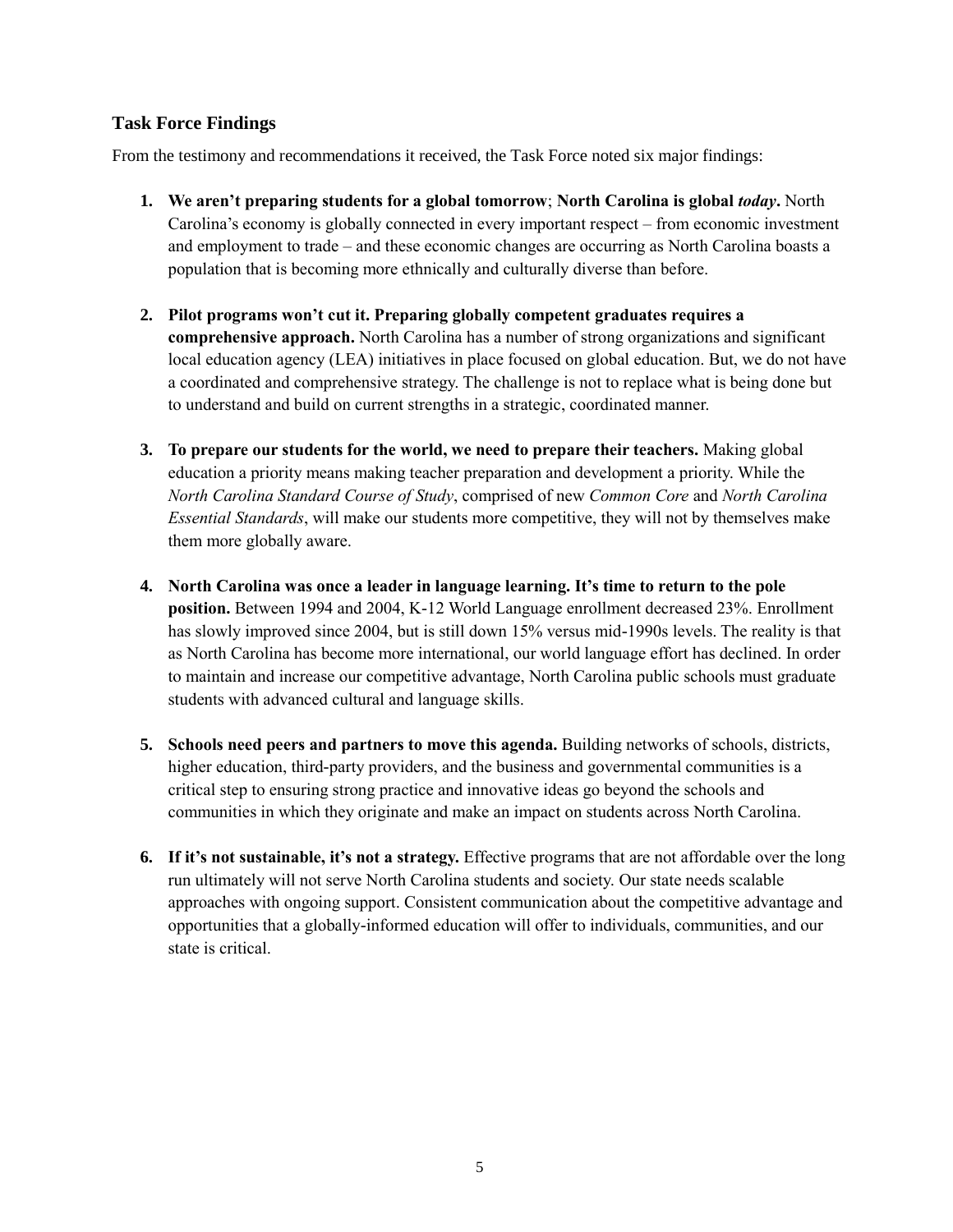# **TASK FORCE RECOMMENDATIONS**

North Carolina should make five commitments and take supporting action to ensure every public school student graduates fully prepared for the world in which he or she will live, work, and contribute.

# **Commitment 1:** *Robust and Cutting-edge Teacher Support and Tools*

- 1.1 Develop content for embedding global themes and problem-based learning throughout the curriculum.
- 1.2 Implement an SBE-recognized badging process for teacher and administrator global professional development.
- 1.3 Require teacher preparation institutions to prepare teacher candidates to use global content.

# **Commitment 2:** *Leading-edge Language Instruction*

- 2.1 Institute a plan for statewide access to dual language/immersion opportunities beginning in elementary school and continuing through high school.
- 2.2 Partner with institutions of higher education (IHEs) to establish plans to increase the supply of competent K-12 World Language teachers.
- 2.3 Refocus traditional high school credit World Language courses to include a greater emphasis on the study of global and international affairs and the economies, societies and cultures of other nations and on survival language skills.

# **Commitment 3:** *New School Models*

- 3.1 Develop new school models focused on international education that would include, but not be limited to, an internationally-themed residential high school, preferences for international themes in the charter school approval process, transformation models for low-performing schools, virtual schools-within-a-school and, regional dual language/immersion schools.
- 3.2 Partner with non-governmental partners to assist school districts with implementation.

#### **Commitment 4:** *District Networking and Recognition*

- 4.1 Expand the *North Carolina Global Schools Network* to support district implementation of global content, teacher development, cutting-edge language instruction, and new school models.
- 4.2 Institute a Global-Ready designation for schools and districts that provides a process and incentives for K-12 second language opportunities for all students; pathways for teachers to achieve SBE-recognized badging; and career-ready employer requirements, among others.
- 4.3 Task an entity to collect and communicate lessons learned on international education.

#### **Commitment 5:** *Strategic International Relationships*

- 5.1 Where appropriate, work with the North Carolina Department of Commerce, business and other external partners to:
	- Renew existing and explore new Memoranda of Understanding with international partners; and,
	- Identify other priority nations for international relationships.
- 5.2 Name partner countries that serve as the priority source of information about skill requirements and K-12 curriculum and teacher professional development, as well as priority focus for educator exchanges and visits.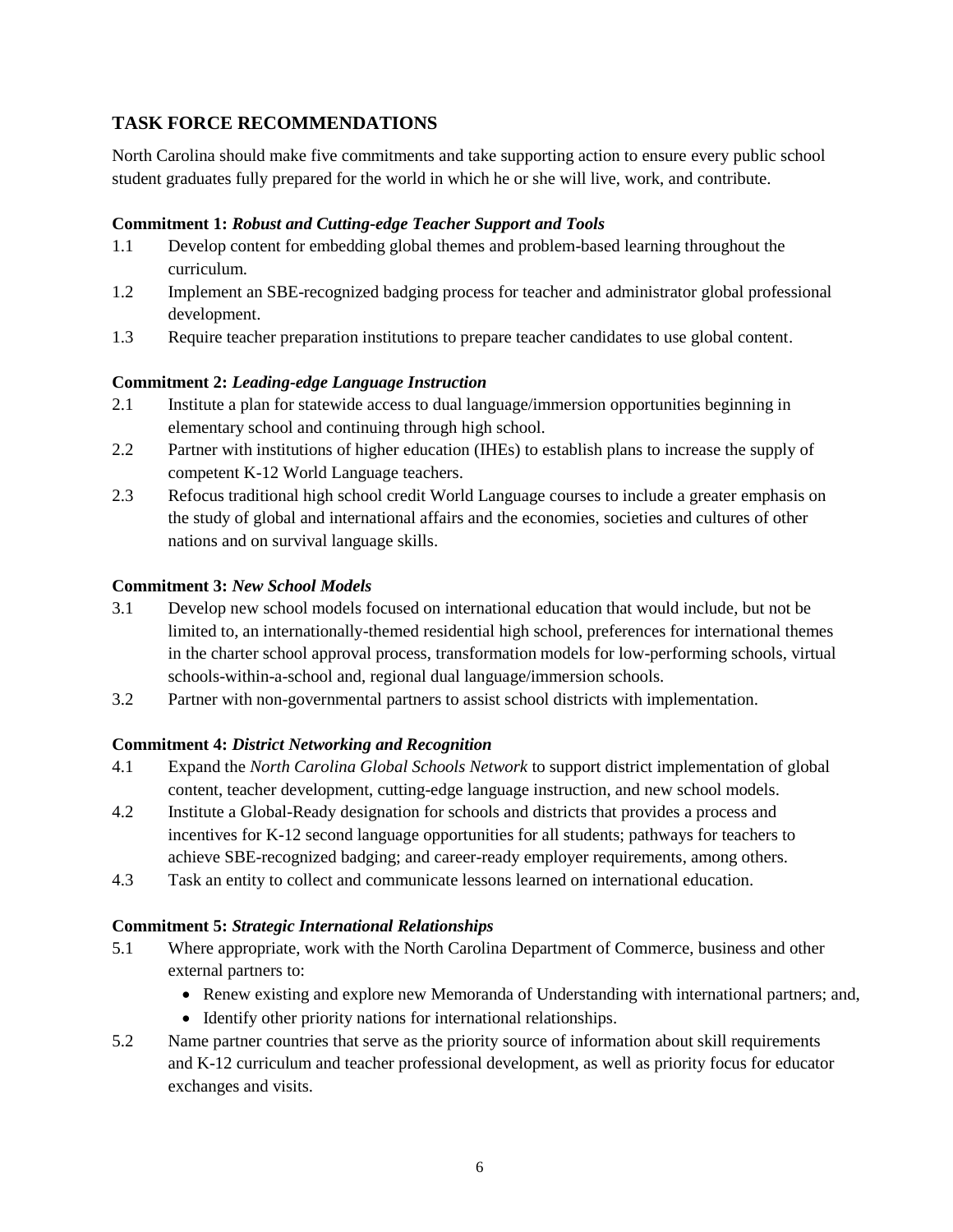The question in this era of reform and change for North Carolina is what distinguishes our system of public education from our neighbors and other states? What does it mean to be a graduate of North Carolina's public schools? What would a business looking to grow or relocate, or working age adults and families deciding where to live and work, see as the compelling difference in what the public schools of North Carolina have to offer them?

The key is moving forward with global education reforms in a coherent and strategic manner; one which takes full advantage of the potential of public-private partnerships and digital instruction. Such a strategy must place a premium on sustainability. To that end, the Department of Public Instruction and external partners are tasked with crafting an implementation plan, and reporting that plan back to the State Board of Education after receiving this report.

In a world where the global interconnectedness of people, markets, politics, and jobs increases daily, the Task Force suggest these commitments and supporting actions to make the following a reality: that **North Carolina's graduates will be the most globally aware and prepared in the nation**.

**" Empowering students to become successful in a global society is the vision for Johnston County Schools. We understand that opportunities for success do not stop at the border of our district, state, and especially our nation. Preparing students to understand different cultures and to be able to communicate within those cultures is vital for them to have every opportunity to claim success. "** 

*– Dr. Ed Croom, Superintendent, Johnston County Schools.*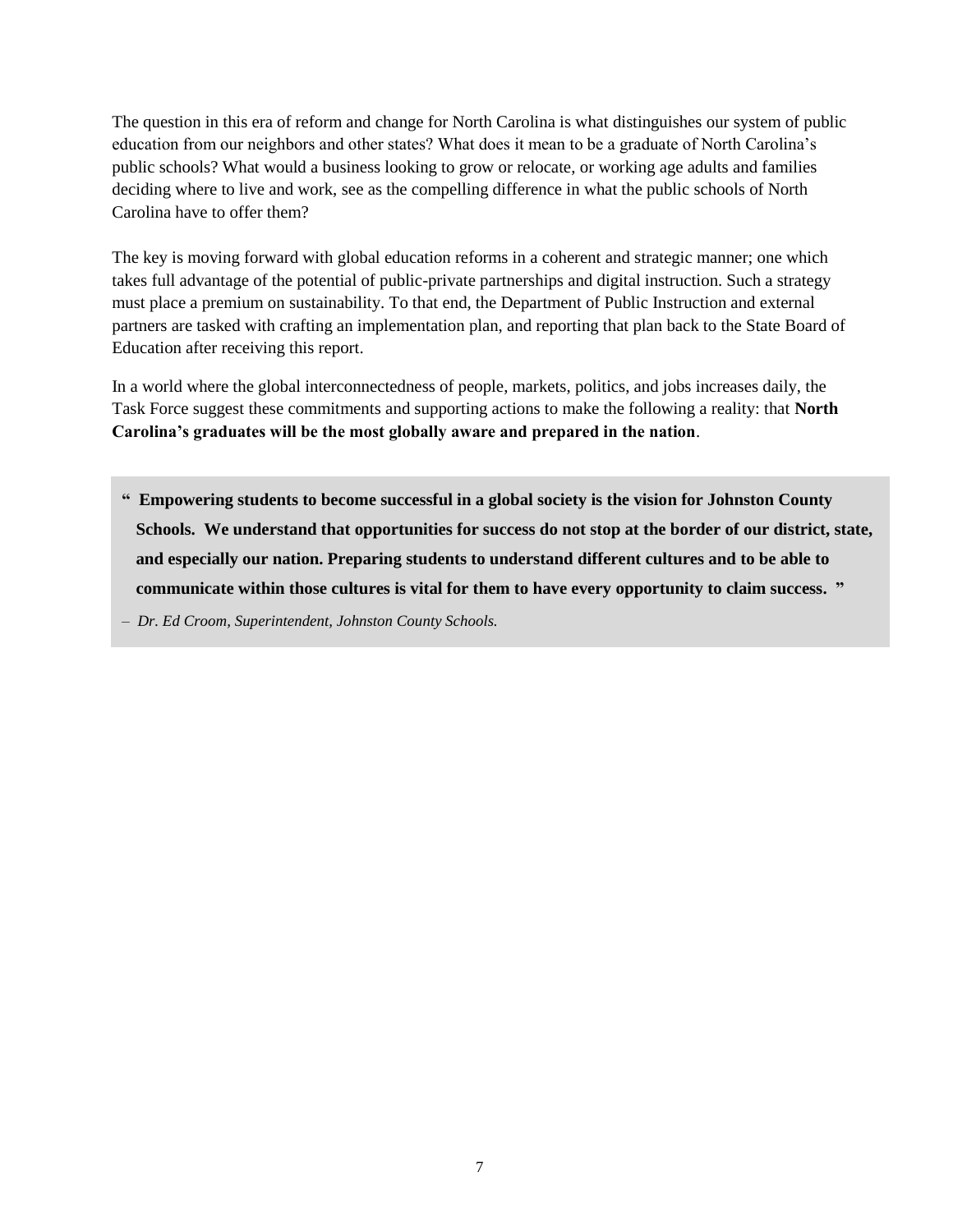# **INTRODUCTION**

In 2006, the North Carolina State Board of Education (SBE) adopted as its mission that *every public school student will graduate from high school, globally competitive for work and postsecondary education, and prepared for life in the 21st century*. Put another way, it is the obligation and duty of North Carolina to provide a public education that prepares all our students for the world in which they will live and work beyond high school.

Today, North Carolina stands in the midst of an aggressive agenda to make good on that commitment. In the six years since this mission was adopted, North Carolina's public schools have implemented or launched the following statewide initiatives designed to ensure our graduates are globally competitive in today's world:

- **College- and Career-Ready Standards.** Like 45 other states, North Carolina is implementing the internationally-benchmarked *Common Core State Standards* in Mathematics and English Language Arts. In addition, unlike elsewhere, the state has also developed the new *NC Essential Standards* that underpins the newly developed *North Carolina Standard Course of Study* for all content areas.
- **Teacher and Principal Evaluation**. Beginning in 2008, North Carolina implemented new, statewide teacher and principal evaluation instruments. A new standard which measures student growth is under development. In addition, the state continues to administer the *Teacher Working Conditions Survey* to assess and make adjustments to teaching and learning environments across the state.
- **Longitudinal Data System**. To enable greater levels of data-driven decision-making, the state has implemented a *Common Education Data Analysis and Reporting System* (CEDARS), which links students and staff and allows data to be analyzed across sources, such as financial systems, teacher licensure, student information, and testing.
- **District and School Transformation**. The state has perhaps the most comprehensive school turnaround effort in the country; 118 low-performing schools and 12 school districts are receiving intensive and ongoing support to dramatically increase educator effectiveness and student achievement.
- **Early College High Schools.** The state has 69 early college high schools in operation on community college and university campuses. These schools provide students the opportunity to obtain a high school diploma, plus an associate's degree or two years of university credit in five years. The graduation rate across all early college high schools stands at 93.5%. A quarter of the nation's early colleges are in North Carolina.<sup>i</sup>
- **NC STEM Learning Network.** The *NC STEM Learning Network* guides implementation of our state's coordinated STEM Strategy to increase student achievement in STEM, creating greater public support for STEM education, and building the resources necessary to make North Carolina's STEM education the best in the country.
- **North Carolina Virtual Public School (NCVPS)**. Launched in 2006, the state now has the second-largest virtual school in the nation with over 97,000 enrollments.<sup>ii</sup> NCVPS offers over 100 courses to students across the state, including Advanced Placement (AP), World Languages, Occupational Course of Study (OCS), and credit recovery courses.
- **Instructional Improvement System ('Homebase')**. The state is developing this online system to help educators manage student work and assessments, classroom activities, and their personal professional growth.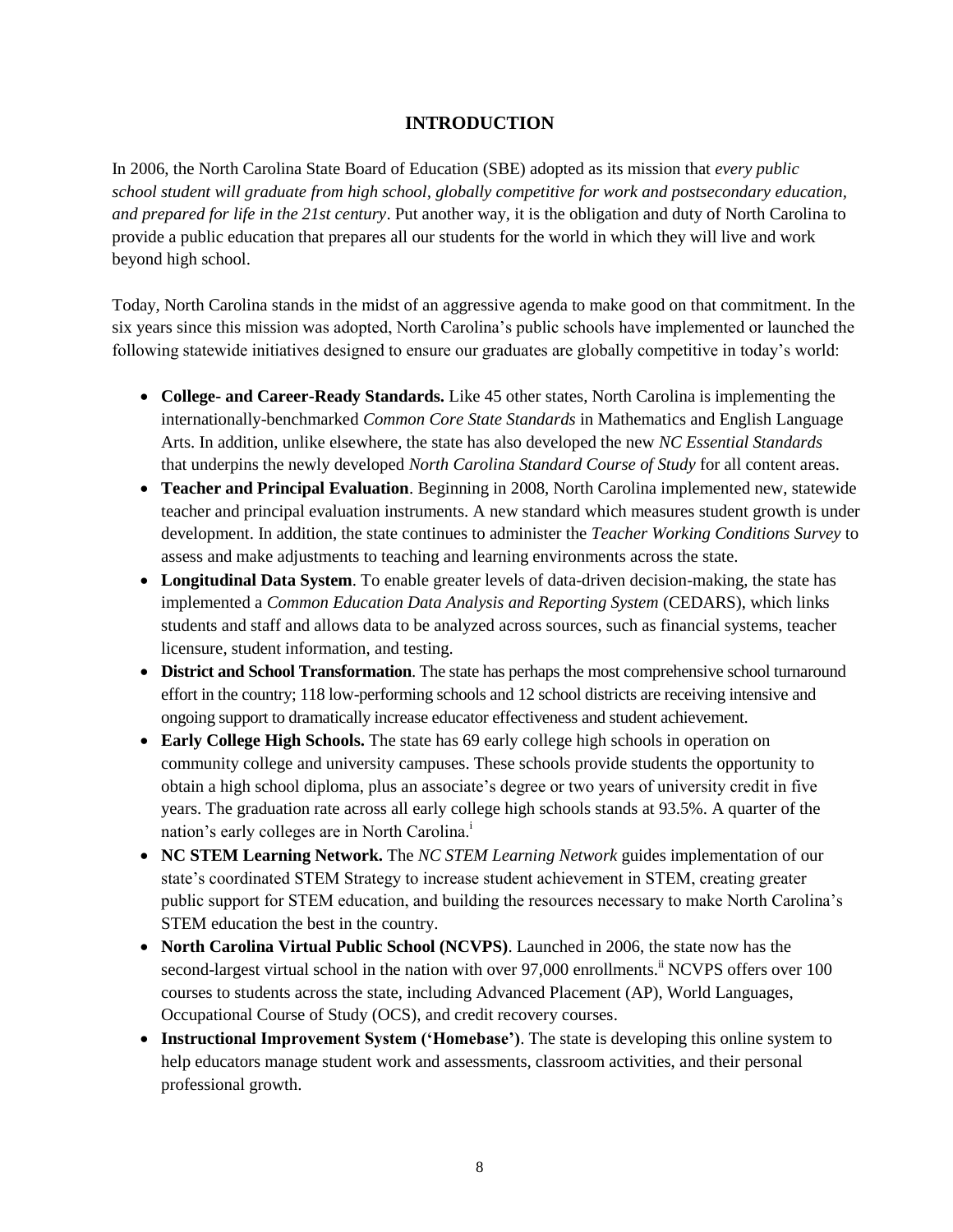**Early Literacy Interventions.** The state is developing a comprehensive, diagnostic assessment for K-3 students. Coupled with the state's highly regarded pre-kindergarten program for low-income and 'at risk' children, the developing kindergarten-entry assessment, and the new third grade reading remediation program (*Read to Achieve*), North Carolina is a leader in early literacy education.

The roster of North Carolina's statewide efforts is impressive. These efforts and recent increases in both student achievement on state assessments and the state's high school graduation rate suggest that the state is moving in the right direction. The percent of students working at or above grade level in grades 3-8 stands at 67.5%, up 3.6% since re-test results were first included in annual data in 2008-09. North Carolina's high school four-year graduation rate is now  $80.4\%$ , up from  $68.3\%$  in  $2006$ .<sup>iii</sup>

#### **Better Prepared, but Globally Competitive?**

- **" Generations from now, when historians write about these times, they might note that, in the early decades of the twentieth century, the United States succeeded in its great and historic mission – it globalized the world. But along the way, they might write, it forgot to globalize itself."**
- *Fareed Zakaria (2011) The Post-American World, Release 2.0, p 61.*

The SBE's mission is not to just move more students across the finish line of high school. It is to move them across that finish line prepared to enter college and careers and to be competitive in an increasingly globalized economy and world. This reality begs two fundamental questions about the nature of the preparation our students are receiving for the world after high school graduation.

*First, while our graduates may be better prepared than in the past, are they adequately prepared for today's interconnected world?* Our new standards represent what students must know and be able to do to succeed in postsecondary education and high-skill jobs. Our educator evaluation systems, assistance for low-performing schools, new forms of schooling, and data systems are meant to improve instruction in the classroom and move many more students to higher achievement and graduation rates.

But the state's mission is meant to go further than that. When today's young people take their places as workers and citizens they will be operating in an interconnected world. Local firms will be selling to the world, buying from the world, and many more will be working for international and multi-national companies. As citizens and voters they will be called upon to make decisions on environmental issues, national security and other challenges shaped by forces that extend far beyond our national borders. As individuals, they will find themselves interacting with people from other countries and cultures.

In that context, what do our graduates understand about the world? How are we ensuring that with new standards that demand greater levels of applied knowledge, the curriculum in our classrooms also reflects issues and challenges that are real and relevant to students? At a time when markets are global, are we providing the kind of language instruction and opportunities our students need? Are we offering projects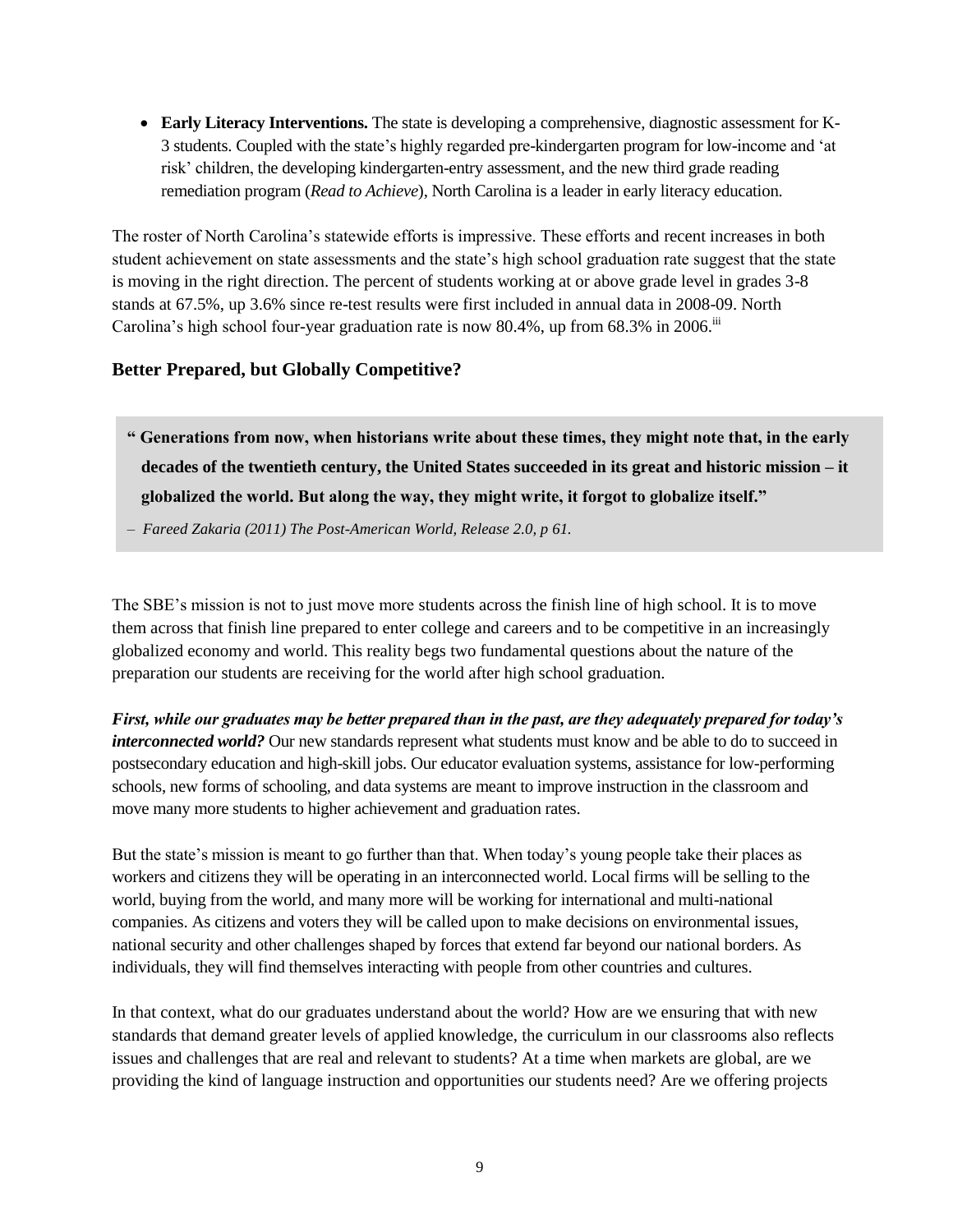and learning experiences to our students that reflect the interconnectedness and global reality they find in their own communities and daily lives?

*Second, what distinguishes North Carolina's graduates from other states in the United States?* We are not the only state enacting landmark reforms in the area of standards, teacher and principal evaluation, data-driven decision-making, school turnaround, early grades literacy, blended learning, and technology-enabled supports for teachers and students. The good news is that North Carolina is progressing on every one of these fronts. The more sobering news is that so are many other states.

**" Red Hat's headquarters is in North Carolina, but we're a global company with offices in more than 30 countries. We believe that education plays a critical role in the future of the technology industry. Young adults need to enter the workforce with a global perspective and strong technology skills. Our schools must prepare them to solve problems, think critically, and communicate with people from many different cultures."** 

Fully 45 states have signed on to the Common Core,<sup>iv</sup> 24 states are implementing comprehensive systems of teacher evaluation and professional development, a further 20 have educator evaluation systems in place or under development,<sup>v</sup> at least a dozen states have instituted new turnaround approaches, 31 have state virtual schools,<sup>vi</sup> 14 states have recently passed legislation on early literacy joining 18 others with legislated programs to improve early reading,  $\theta$ <sup>ii</sup> and 35 states have implemented longitudinal data systems that will allow for greater use of data in targeting instruction and resources.<sup>viii</sup>

The key question in this era of reform and change is: what distinguishes our system of public education from our neighbors in the southeast and from other states across the country? What does it mean to be a graduate of North Carolina's public schools? What would a business looking to grow or relocate – or working age adults and families deciding where to live and work – see as the compelling difference in what the public schools of North Carolina have to offer them?

# **The State Board of Education's Task Force on Global Education**

In order to adequately address these issues and understand what North Carolina needs to do to completely live up to its commitment to the students and families in its public schools, the State Board of Education convened the *Task Force on Global Education* in September 2011. The *Task Force* was comprised of the following State Board of Education members: Wayne McDevitt (*Task Force* Chairman); Kevin Howell; Melissa Bartlett; John Tate; and Tricia Willoughby.

Over the course of the past year, the *Task Force* met regularly to receive:

- Testimony from international, national, state, and local experts on global education and competitiveness; and,
- Recommendations from leaders in business and industry, higher education, the public schools, national, state, and international organizations, and the military. A list of presenters can be found in the Appendices.

*<sup>–</sup> DeLisa Alexander, Executive Vice*  **President and Chief People Officer, Red** *Hat*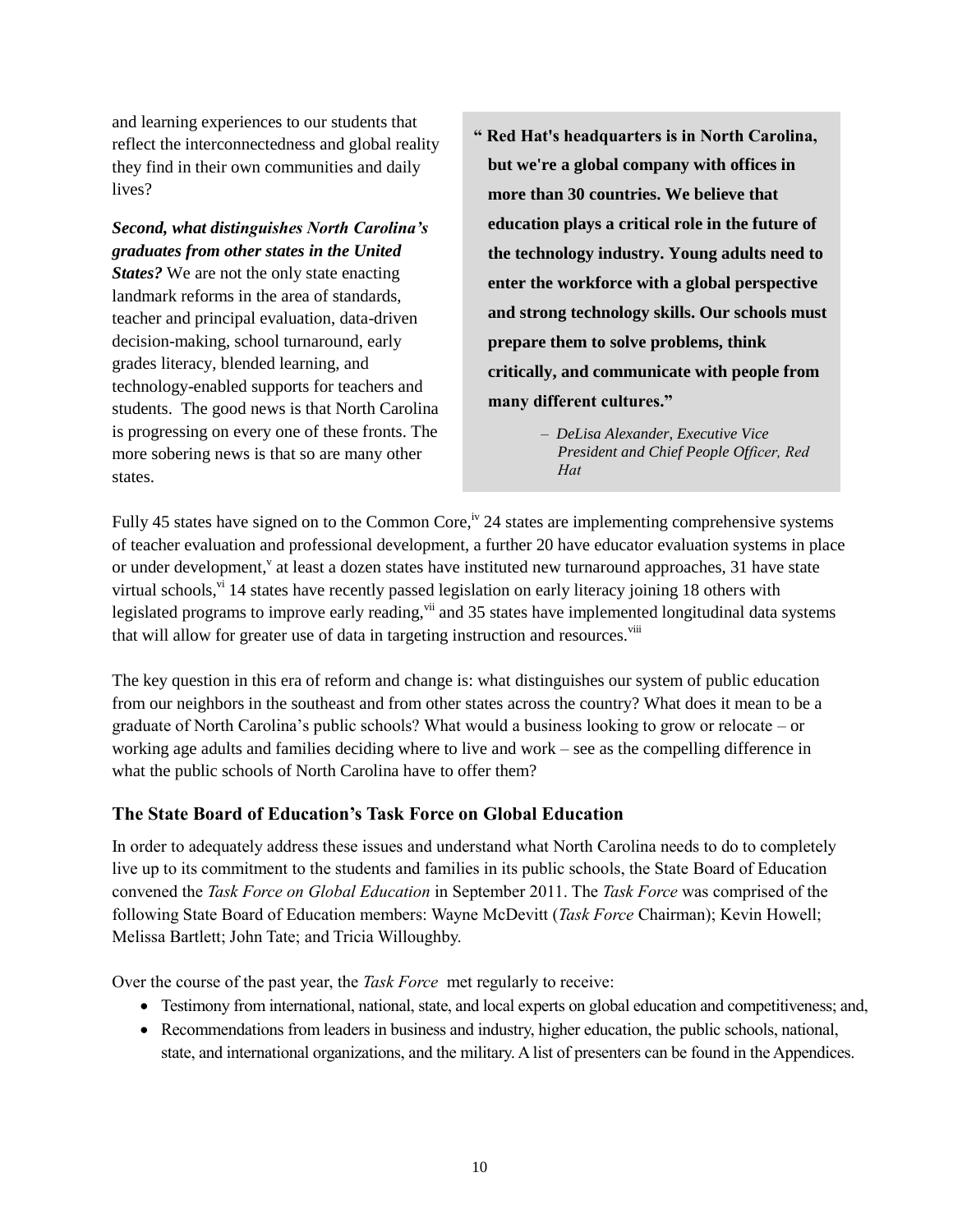The *Task Force* had three goals:

- 1. Understand the current state of global education in North Carolina;
- 2. Explore successful practices and new ideas; and
- 3. Develop a set of commitments to improve the global awareness, competency, and engagement of North Carolina's high school graduates.

**" If Americans are to continue to prosper and to exercise leadership in this new global context, it is imperative that we understand the new global forces that we have both shaped and had thrust upon us. The alternative is to be at their mercy."**

> *– Vivien Stewart (2012) "A World-Class Education: Learning from International Models of Excellence and Innovation." (page 9)*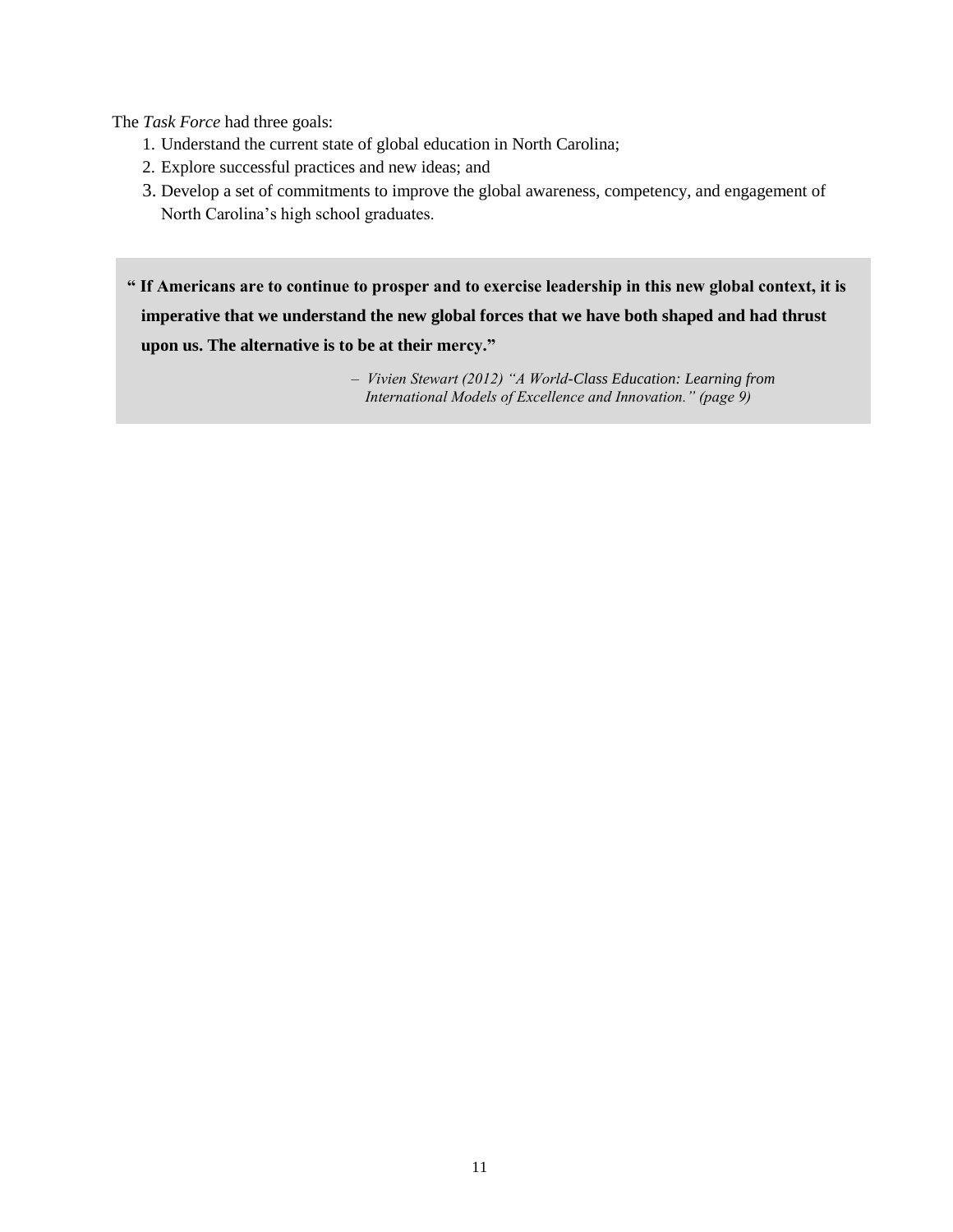# **FINDINGS OF THE TASK FORCE ON GLOBAL EDUCATION**

 **" What we call global education, other countries call education."**

– *Edward 'Ted" Fiske Former Education Editor of the New York Times*

The input received from education, business, government, and military leaders from across North Carolina made it clear that globalization presents significant challenges and enormous opportunities for education in North Carolina, and demands approaches that ensure students are prepared. The Task Force was emboldened particularly by the voices of business leaders who suggested that this agenda is core to their future success and the success of graduates of our public schools who seek to enter the workforce in today's global economy.

The Task Force offers the following six major findings based on the testimony it received.

**1. This isn't about preparing students for a global tomorrow – North Carolina is global** *today***.** North Carolina's economy is globally connected in every important respect, from economic investment and employment to trade. A major drawing card for businesses operating in North Carolina is the availability of globally competent workers. Forbes rates North Carolina third in the nation in terms of the quality of our workforce.<sup>ix</sup> This is reflected by high rates of foreign direct investment. In 2008, North Carolina ranked ninth in terms of employment by foreign-owned companies.<sup>x</sup> In 2010, foreign-owned companies employed over 188 000 North Carolinians, comprising around  $6\%$  of the state's private industry employment.<sup>xi</sup> Germany, the UK, Canada and Japan are our largest investors.<sup>xii</sup> But competition between states is keen for foreign direct investment (FDI). While North Carolina experienced an FDI growth of 4.5% between 2002 and 2007, Pennsylvania's, for instance, grew by almost  $19\%$ .  $\frac{\text{x}}{\text{iii}}$ 

North Carolina businesses are engaged commercially on nearly every continent in the world. In 2011, North Carolina exported \$27 billion in merchandise. In 2009 (the last year for which data is available), export-supported jobs accounted for around 5% of all employment in North Carolina and were spread over 8 700 companies, of which around 9 in 10 were small or medium-sized enterprises employing less than 500 people. Around 18% or over 1 in 6 manufacturing workers depend on exports for their jobs. These jobs are clustered in Charlotte, the Triangle, the Triad, and the North Carolina side of the Virginia Beach/Norfolk area, but significant export employment is found in the areas of Hickory, Rocky Mount, Asheville, Wilmington, Fayetteville, Burlington, and Goldsboro. <sup>xiv</sup>

In addition to significant trade with neighbors Canada and Mexico, our major markets include China, Japan and Germany. The state's fastest-growing major trade partner is China. Exports to China increased by 157% percent between 2005 and 2010. Exports to Brazil and France also grew rapidly (93% and 60% respectively). Most of our export jobs require employees to significantly add value to raw materials, value that comes through their skill and expertise. Chemicals comprise over one-fifth in dollar terms of our exports, followed by machinery, transportation equipment, electrical goods and textiles.<sup>xv</sup> Some North Carolina companies, such as Avoca located in Merry Hill, NC, are the only sources of some products in the entire world (in this case, botanical extracts).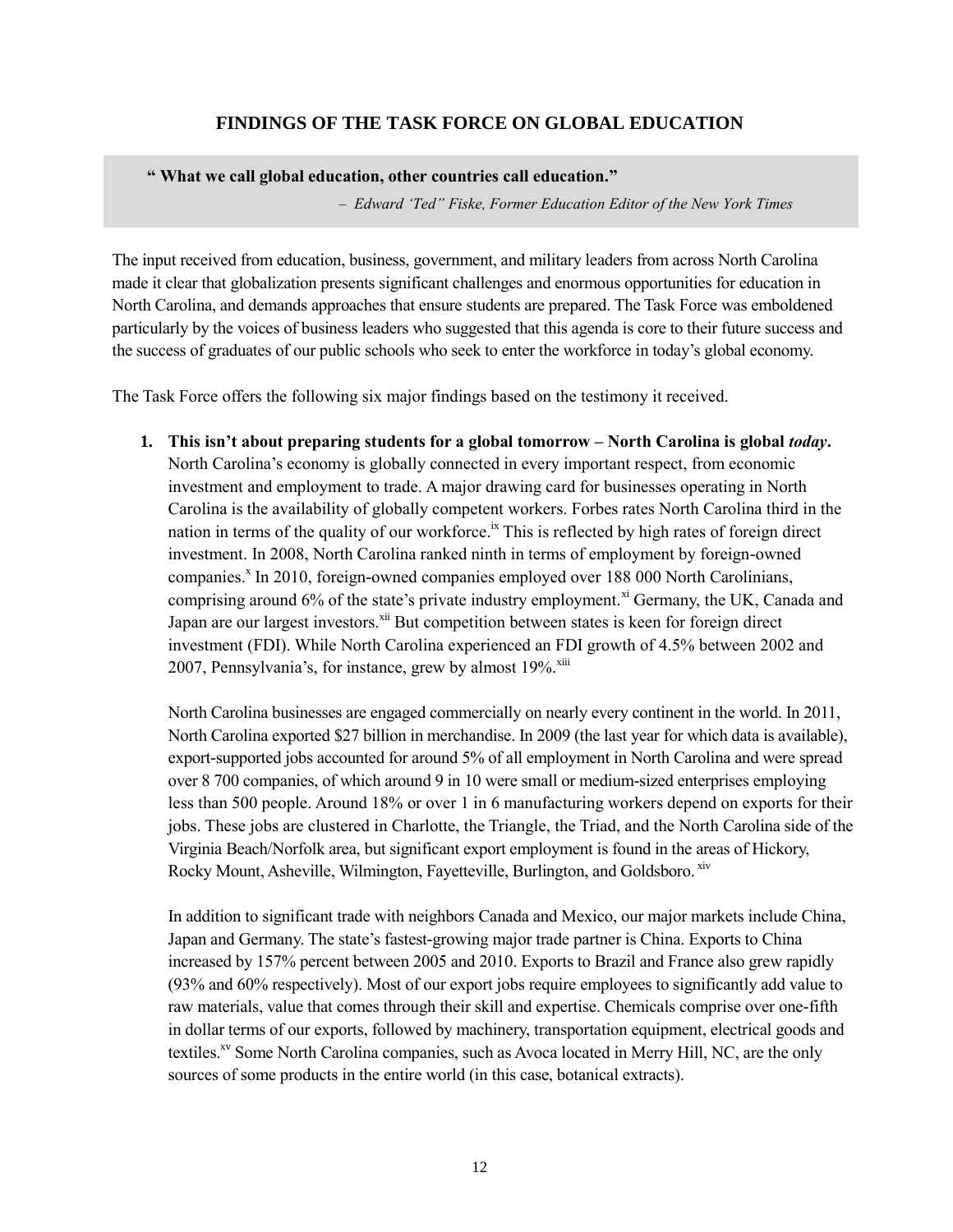These economic changes are occurring as North Carolina boasts a population that is becoming more ethnically and culturally diverse than before. Today, more than 280 different languages are spoken in NC households. Between 2000 and 2010, our population grew at twice the overall U.S. rate, in large measure because our foreign-born population increased 55 percent all across North Carolina. Immigration, coupled with differentials in fertility rates, means that North Carolina will become increasingly racially diverse in the next 40 years. $x<sup>vi</sup>$ 

This change is more evident in more isolated rural areas than in the major metropolitan areas. For instance, in Hertford County, in the rural northeastern portion of the state, the foreign-born population increased by 149% over the last decade. During that time, minorities accounted for 61% percent of the state's growth in population because of fertility rate differentials and in-state population movement. But in Tier 1 counties – those 40 most economically-disadvantaged counties as ranked by the NC Department of Commerce - almost 85% of the population growth was minority. These changes are most evident in our schools. Between 2000 and 2009, white enrollment actually dropped by 0.2%, while Hispanic enrollment increased over 170%, accounting for nearly two-thirds of all enrollment growth in the decade.<sup>xvii</sup>

# **2. Pilot programs won't cut it. Preparing globally competent graduates requires a comprehensive approach.**

Maintaining and increasing our economic prosperity requires our state to be more skillful today, more globally engaged, and hence, more competent to take on the challenges of the rapidly evolving global economy, than yesterday. Consciously orienting our K-12 education policy towards the global economic challenge is therefore a necessity, not a luxury or an option, to secure our future. Education must now be global education.

Without question, North Carolina has a number of strong organizations and significant initiatives in place focused on global education. Schools and districts are forming public-private partnerships (PPPs) to increase the global knowledge and language learning of students. We have dual language/immersion, international travel and teacher exchange, and visiting international faculty programs. The state has embarked on a Global Schools Network that has 17 school systems implementing comprehensive plans for teacher support, classroom instruction, dual language/immersion, and a host of other global initiatives. And, contrary to what may be assumed, these are not limited to wealthier areas of the state.

But, we do not have a coordinated and comprehensive strategy.

Despite the wealth of assets we have on global education, the lack of a coherent strategy that places a priority on global knowledge and language learning – and the associated curriculum, instruction and teacher development – is slowing our state's progress. Relying on unique projects in pockets around the state will not move the state forward. We have not yet fully tapped the potential of digital learning and public-private partnerships to help bring pilots to scale or to expand smaller initiatives. Moving forward requires a comprehensive approach that embraces online learning and deploys multiple strategies, including themed schools, dual language/immersion language programs and experiential learning, and utilizes policies and structures that promote and support statewide progress.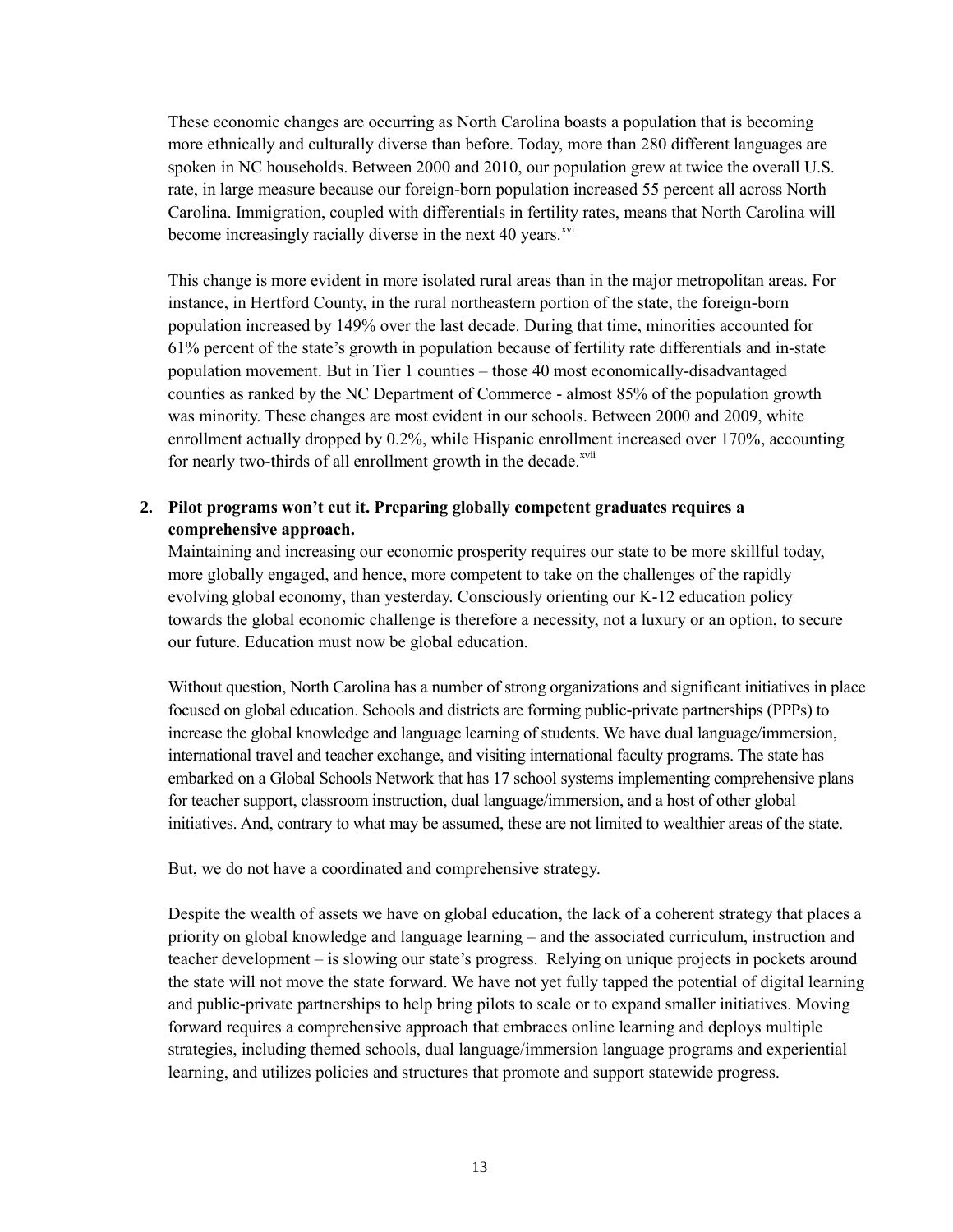The wide range of global education activities already underway at the state, district, and local levels throughout North Carolina provide a solid foundation on which to build a coherent global education policy for the state. Thus the challenge in creating a strong global education program for the state is not to replace what is being done but to leverage current strengths in a strategic, coordinated manner.

#### **3. To prepare our students for the world, we need to prepare their teachers.**

Making global education a priority means making teacher preparation and development a priority. In order to be effective in the new global environment, teachers need broader sets of knowledge and skills than has been required in the past. They need to embody the global awareness, competence and engagement that we seek to develop in our graduates.

From teacher preparation through development, teachers need access to high quality curriculum content and training that allows them to develop their awareness of the global context in which we operate, integrate an international perspective throughout the curriculum, and bolster their understanding of how to build the global competency of their students. Only then, will teachers be equipped to fully satisfy the second standard of North Carolina's new teacher evaluation system: that they establish a respectful environment for a diverse population of students by, among other things, embracing diversity in the community and the world.

North Carolina is also implementing the new *North Carolina Standard Couse of Study* comprised of the *Common Core State Standards* and the *NC Essential Standards.* These new standards have raised the bar for teachers and students by establishing standards that are in line with what international education leaders provide. While the new standards will make our students more competitive, they will not by themselves make them more globally aware.

To support teachers, principals, superintendents, and others, district leaders need access to training on how to globalize student learning and support educators in the classrooms implementing new content, tools, and experiences.

**4. North Carolina was once a leader in language learning. It's time to return to the pole position.**  Today's language learning numbers appear impressive on the surface. Fifteen different languages are offered in K-12 public schools; one in four K-12 students are enrolled in languages, though the majority of that is comprised of high school enrollment; more than 2,000 North Carolina teachers are certified to teach world languages; and there are almost 60 dual language/immersion programs in the state. But, from the perspective of where we've been, the numbers are less inspiring. Between 1994 and 2004, K-12 world language enrollment decreased 23%, from over 414,000 to fewer than 319,000. Enrollment has slowly improved since 2004, but at just on 350,000 in 2010-11, is still down 15% versus mid-1990s levels.<sup>xviii</sup>

The overall numbers don't tell the full story. Literacy, in any language, is best learned early when the mind is more receptive. But the elementary enrollment share in World Languages is low – around 10% of the total. Our elementary World Language effort needs expansion, including dual language/ immersion programs. The imperative to expand dual language/immersion choices goes beyond improving student global awareness. A recent study of dual language/immersion program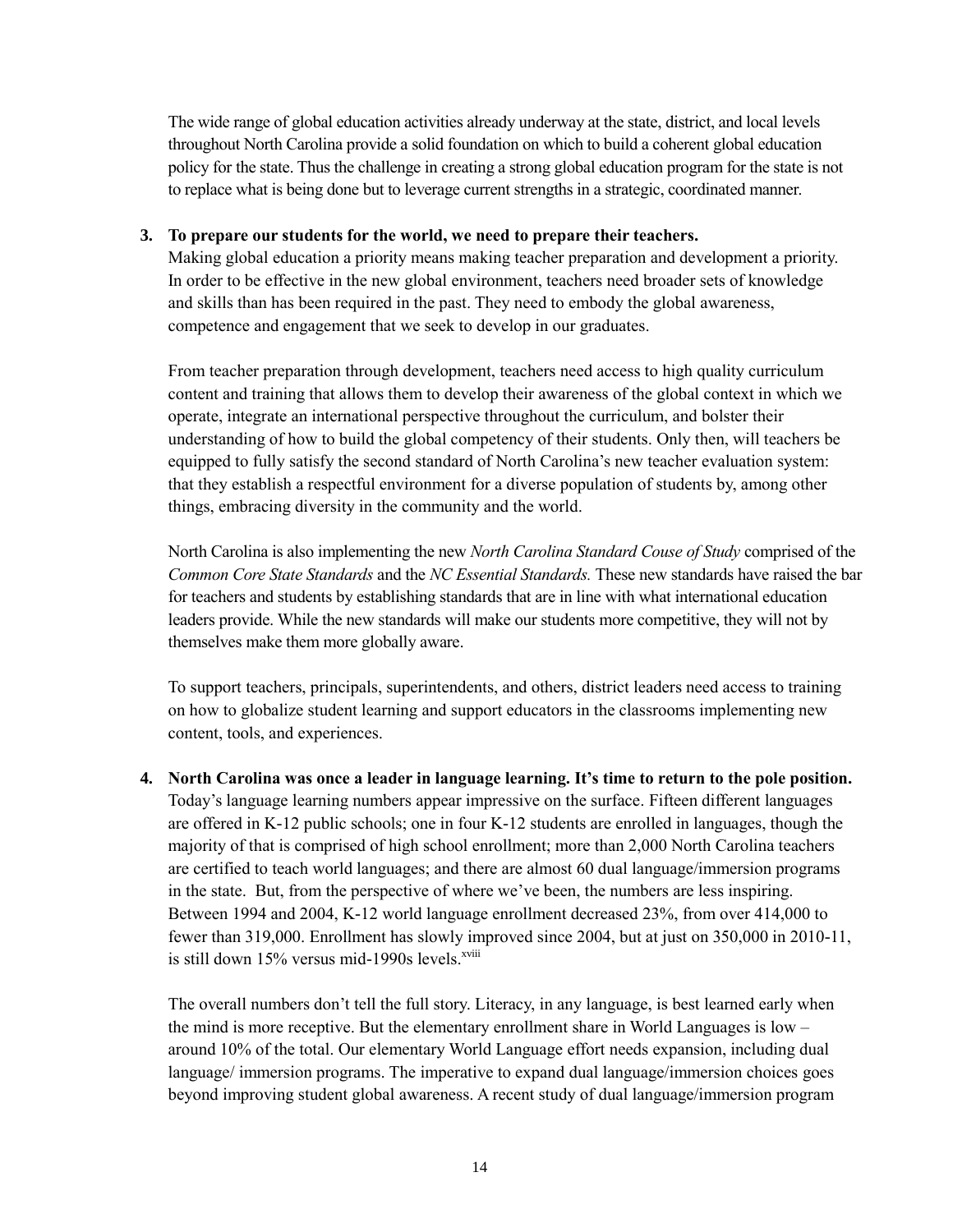effects on student achievement in North Carolina has shown that, all else equal, students in dual language/immersion programs perform better in all subjects, and acquire enhanced and critical 'non-cognitive' skills such as creativity, perseverance and lateral thinking.<sup>xix</sup>

The reality is that as North Carolina has become more international, our World Language effort has declined. In comparison to the rest of the world where multi-lingualism is the norm for all students, our students are not as globally-ready as they should be.

#### **5. Schools need external partners and their peers to move this agenda.**

Building global perspectives into the state education system cannot be accomplished through mandates and directives. This is not a matter of a State Board policy or a state statute. This is about practice that reaches the classroom and is part of the daily fabric of an educator's and student's experience in school.

To reach that goal, schools need access to and support from partners.

The business and philanthropic communities, non-profit organizations, community colleges and public and private universities all have something to offer towards this goal. Likewise, schools and school districts have much to offer each other as they implement new approaches and engage more deeply with what it means to prepare graduates with global knowledge. Building networks of schools, districts, higher education institutions, third-party providers, and the business and governmental communities is a critical step to ensuring strong practice and innovative ideas go beyond the schools and communities in which they originate and make an impact on students across North Carolina.

#### **6. If it's not sustainable, it's not a strategy.**

Sustainability includes two major components. The first component is financial. Effective programs that cannot be afforded over the long run ultimately will not serve North Carolina students and society. Nor will small-bore pilot programs that provide experiences to some for a limited time. The state needs scalable approaches with ongoing support.

The second component is programmatic and social sustainability. It is important that North Carolinians see how global education brings value to the public education they support. Consistent communication about the competitive advantage and opportunity that an education which includes global knowledge will offer to individuals, communities, and our state is critical.

**" Teaching Cultural Studies changed the way I teach. I am now integrating project based learning in all my other classes. "** *– High school teacher*

**" Our global focus has made everything more relevant. "** *– Middle school teacher*

**" The [global education program] transformed the way we do business. We have moved beyond the rock stars (our international teachers) and global learning is now integrated into everything we do. More of the American teachers are teaching with cultural competence. "**  *– Principal, Onslow County*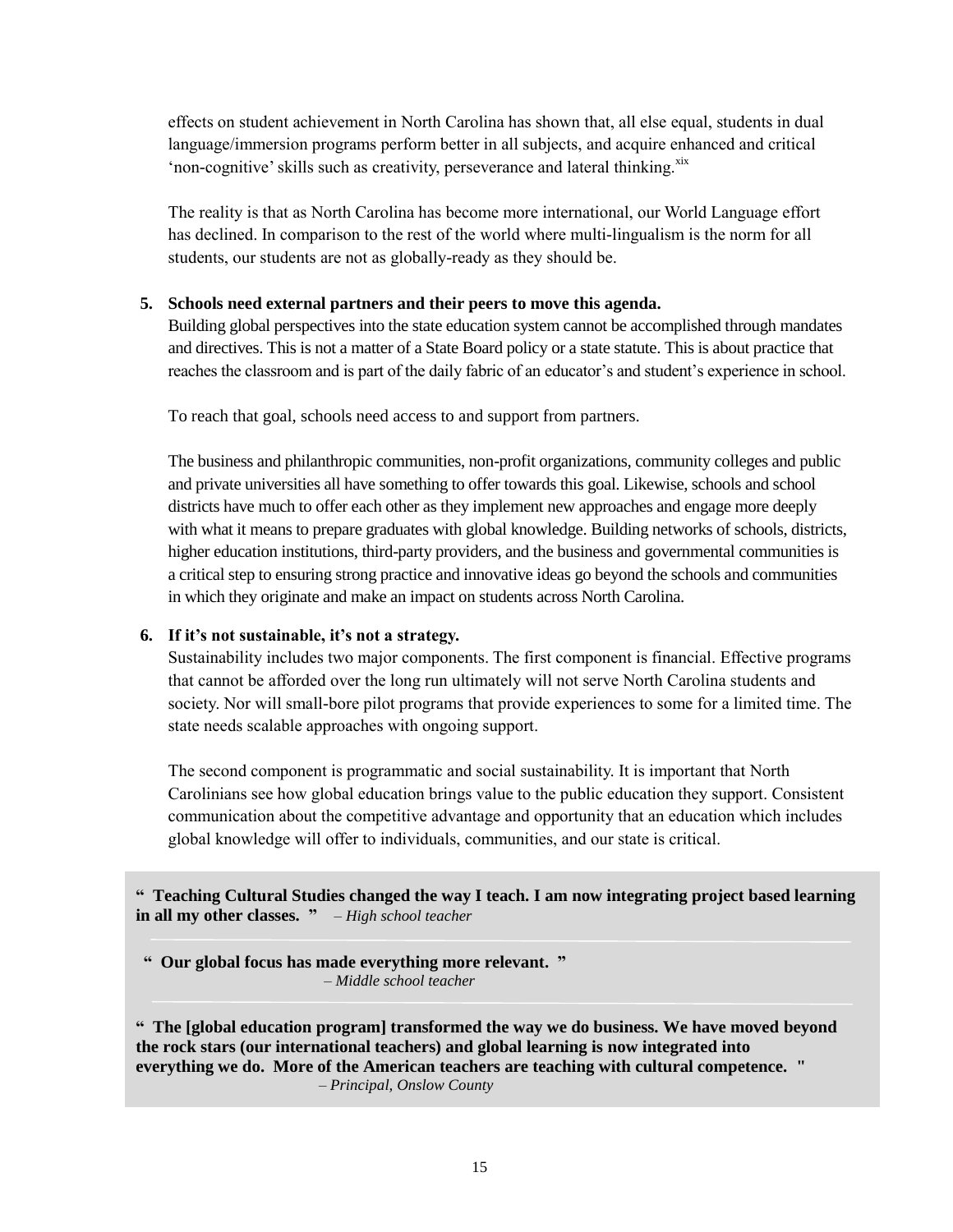#### **RECOMMENDATIONS OF THE TASK FORCE**

Based on these findings and in consideration of the recommendations it has received, the State Board of Education's *Task Force on Global Education* recommends North Carolina make five commitments – and take supporting action – to fully carry out its mission to ensure every public school student graduates fully prepared for the world in which he or she will live and work. Specifically, the state should commit to:

- **1. Robust teacher support and tools;**
- **2. Leading-edge language instruction;**
- **3. New school models;**
- **4. District networking and recognition ; and**
- **5. Strategic international relationships.**

These commitments are congruent with the current reform agenda that is aimed at improving teacher and leader effectiveness and modernizing the curriculum and assessment. In a world where the global interconnectedness of people, markets, politics, and jobs seems to increase by the day, the Task Force suggests these commitments and supporting actions to make the following a reality: that **North Carolina's graduates will be the most globally aware and prepared in the nation**.

#### **Commitment 1: Robust and Cutting-Edge Teacher Support and Tools**

- 1.1 Provide content for embedding global themes and problem-based learning that focuses on global issues, including history, social studies and geography, throughout the K-12 curriculum consistent with the *Common Core State Standards*, the *North Carolina Essential Standards*, and the *NC Professional Teaching Standards*, including guidelines specific to a global-ready designated graduation project.
- 1.2 Implement an SBE-recognized badging process for teachers and administrators to support a professional development system for global content that leads to an endorsement, certificate, or other recognition with market value.

**" I have been a champion to keep North Carolina globally competitive for over four decades and I am delighted that we are poised to be the national leader on this very important issue. We must integrate knowledge of world history, geography, science and technology, world languages, literature, and international affairs into the school day.***"*

1.3 Require teacher preparation institutions to prepare teacher candidates to use global content when implementing the *North Carolina Standard Course of Study*. This would include working with schools of education and other partners to develop modules for existing courses.

*<sup>–</sup> James B Hunt, Governor, North Carolina, 1977-1985, 1993-2001*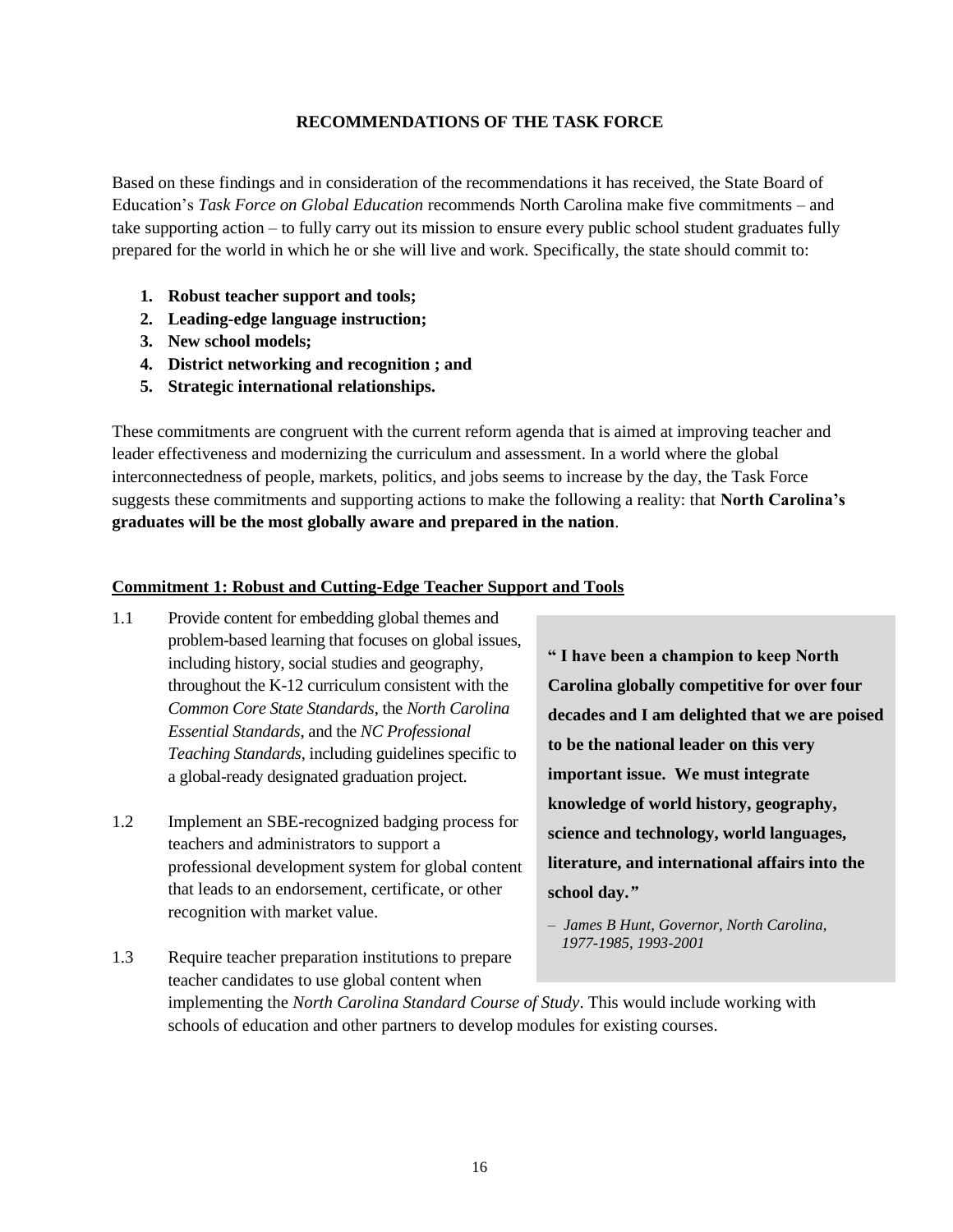#### **Commitment 2: Leading-edge Language Instruction**

- 2.1 Institute a plan for statewide access to dual language/immersion choice opportunities in public education beginning in elementary school and continuing through high school. The plan shall identify priority languages and utilize regional options including schools of choice and magnet schools.
- 2.2 Partner with institutions of higher education (IHEs) and other relevant stakeholders to establish plans to increase the supply of competent K-12 World Language teachers through recruitment, production, and retention. The plans shall include strategies to maximize the numbers of educators on language staffs who have advanced proficiency including native speakers. Such a plan shall include strategies to maintain and increase the language proficiency of language teachers through on-going professional development and experiential opportunities. The plan should also include the testing of language teachers for proficiency as part of the hiring and certification process, as well as establishing a proficiency retention program.
- 2.3 Refocus traditional high school credit language courses to include a greater emphasis on the study of global and international affairs and the economies, societies and cultures of other nations, along with survival language skills. The strategy developed must be capable of being implemented using existing resources, include teacher and leader professional development to enable the transition and be aligned to IHE admission requirements.

#### **Commitment 3: New School Models**

- 3.1 Develop new school models focused on international education that would include, but not be limited to, the following:
	- An internationally-themed residential high school;
	- Preferences for international themes in the charter school approval process;
	- Transformation models for low-performing schools;
	- Redesigned school-within-school models;
	- Virtual schools-within-a-school that provide technology-enabled international partnerships and instructional opportunities; and
	- Regional dual language/immersion school choices.
- 3.2 Identify non-governmental partners to assist school districts and schools in the implementation of these school models.

#### **Commitment 4: District Networking and Recognition**

4.1 Expand and enhance the *NC Global Schools Network* to support district implementation of global content, teacher professional development, cutting-edge language instruction, and new school models.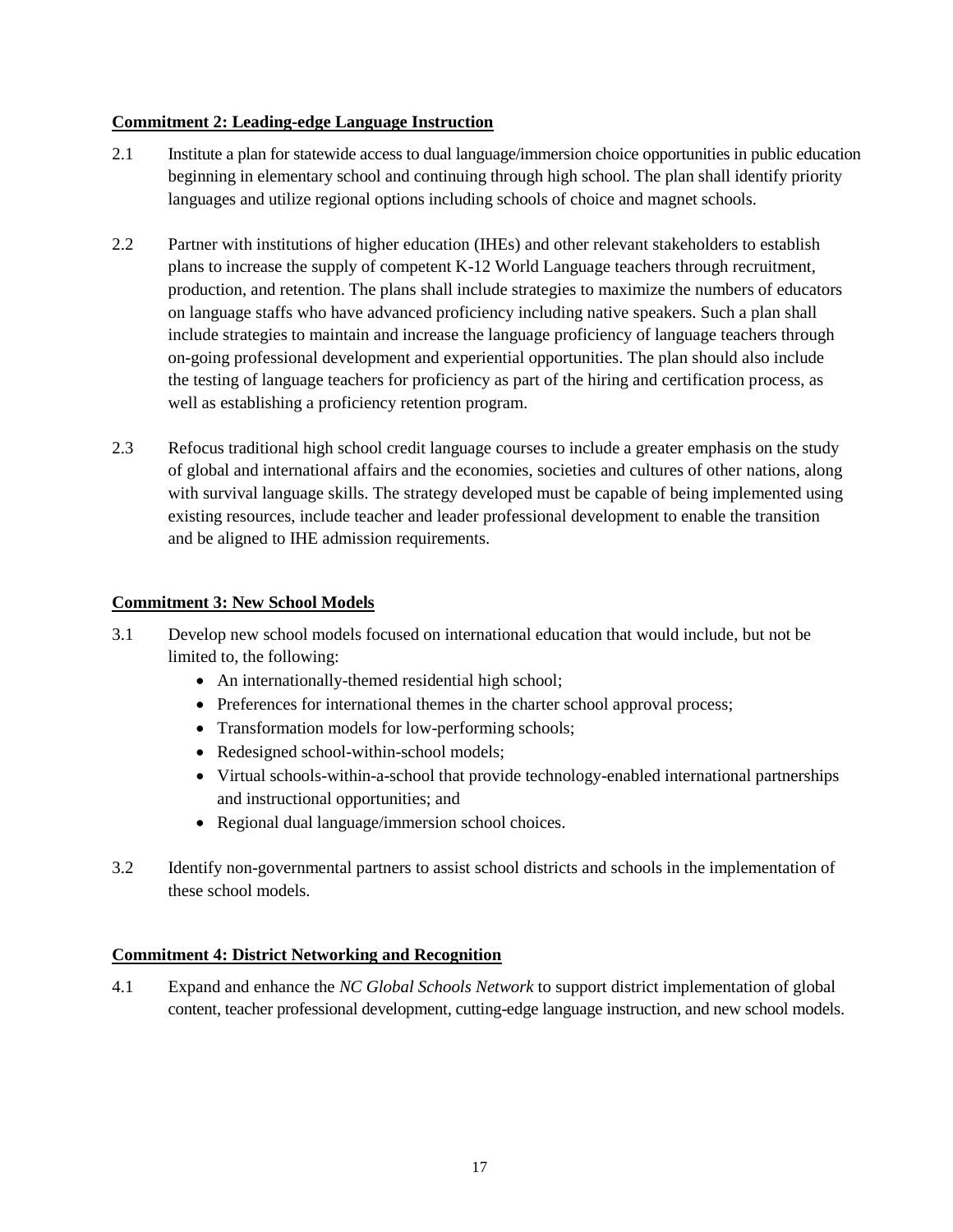- 4.2 Institute in concert with global education partners a Global-Ready designation for schools and districts that provides a process and incentives and addresses, at the least, the following:
	- K-12 world language opportunities for all students;
	- Pathways for teachers, leaders and administrators to achieve SBE-recognized badging;
	- Career-ready employer requirements;
	- Global school partnerships; and
	- Local school board resolutions and plans on global education.
- 4.3 Task an entity with collecting and communicating lessons learned around school, district, state, national and international global education initiatives

#### **Commitment 5: Strategic International Relationships**

- 5.1 Where appropriate, work with the NC Department of Commerce, the state Chamber of Commerce, the North Carolina Business Committee for Education and other key business partners to:
	- Identify priority nations and establish a minimum of five new international relationships consistent with SBE global education priorities.
	- Renew existing and explore new Memoranda of Understanding with international partners and the North Carolina State Board of Education.
- 5.2 Name partner countries to serve as the primary source of information about skill requirements and projections, inform development of K-12 curriculum and teacher preparation and professional development, and serve as a high priority source and destination for administrator, principal, and teacher exchanges and visits.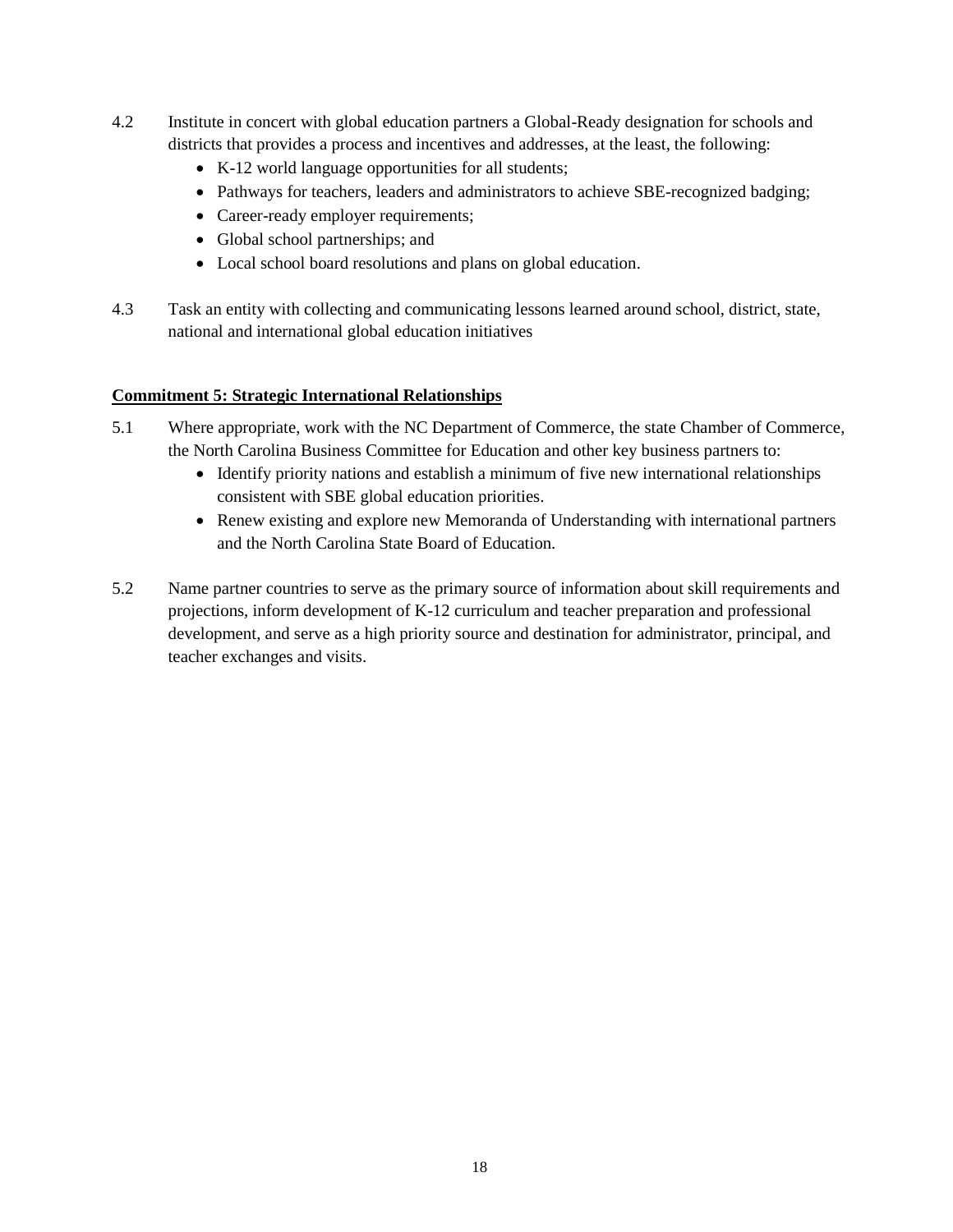# **CONCLUSION**

Within five years, the state of North Carolina should be able to say that our public school graduates are the most globally-prepared in the nation. Period. That is the spirit in which these commitments are offered.

The actions that support these commitments represent the *Task Force's* best research, analysis, and forward-thinking judgment at this moment in time. The *Task Force* feels confident that the actions it has presented would dramatically improve the character of the education in our schools and classrooms and would fulfill North Carolina's commitment to prepare its students for their futures. At the same time, the *Task Force* is fully aware that there will be other, better, and improved ideas for action as we move forward on this journey. It welcomes other voices of innovation and action to this agenda.

The key is moving forward in a coherent and strategic manner, one that takes full advantage of the potential of public-private partnerships and digital instruction. Such a strategy must place a premium on sustainability that only a broad base of input, assistance and communication can bring. To that end, the *Department of Public Instruction* and external partners are tasked with crafting an implementation plan for the following actions, and reporting that plan back to the *State Board of Education* after receiving this report:

- Develop content for embedding global themes and problem-based learning throughout the curriculum;
- Implement an SBE-recognized badging process for teacher and administrator global professional development;
- Require teacher preparation institutions to prepare teacher candidates to use global content;
- Institute a plan for statewide access to dual language/immersion opportunities beginning in elementary school and continuing through high school;
- Partner with institutions of higher education (IHEs) to establish plans to increase the supply of competent K-12 World Language teachers;
- Refocus traditional high school credit World Language courses to include a greater emphasis on the study of global and international affairs and the economies, societies and cultures of other nations and on survival language skills;
- Develop new school models focused on international education;
- Partner with non-governmental partners to assist school districts with implementation;
- Expand the NC Global Schools Network to support district implementation of global content, teacher development, cutting-edge language instruction, and new school models;
- Institute a Global-Ready designation for schools and districts;
- Task an entity to collect and communicate lessons learned on international education;
- Work with the NC Department of Commerce and external business partners to identify priority nations for international relationships, and renew and explore existing Memoranda of Understanding with international partners; and
- Name partner countries that serve as the priority source of information about skill requirements and K-12 curriculum and teacher professional development, as well as priority focus for educator exchanges and visits.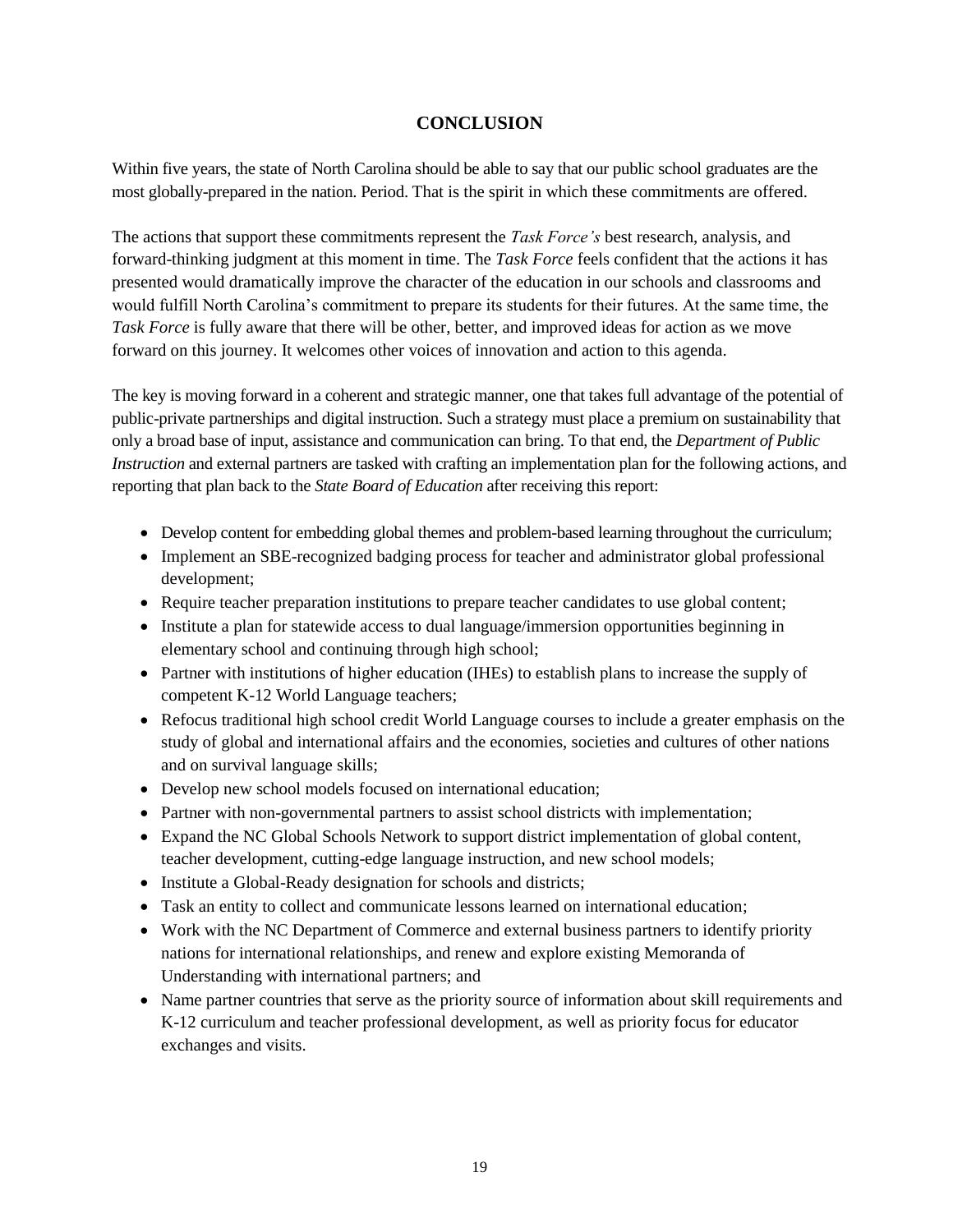The *Task Force* believes that the time is now to make the commitments it has outlined. The time is now to put in place a set of commitments and aggressive action that has the rest of America trying to catch up with the international experiences and preparation North Carolina is offering our students in every county and every corner, every hamlet and every holler of this great state.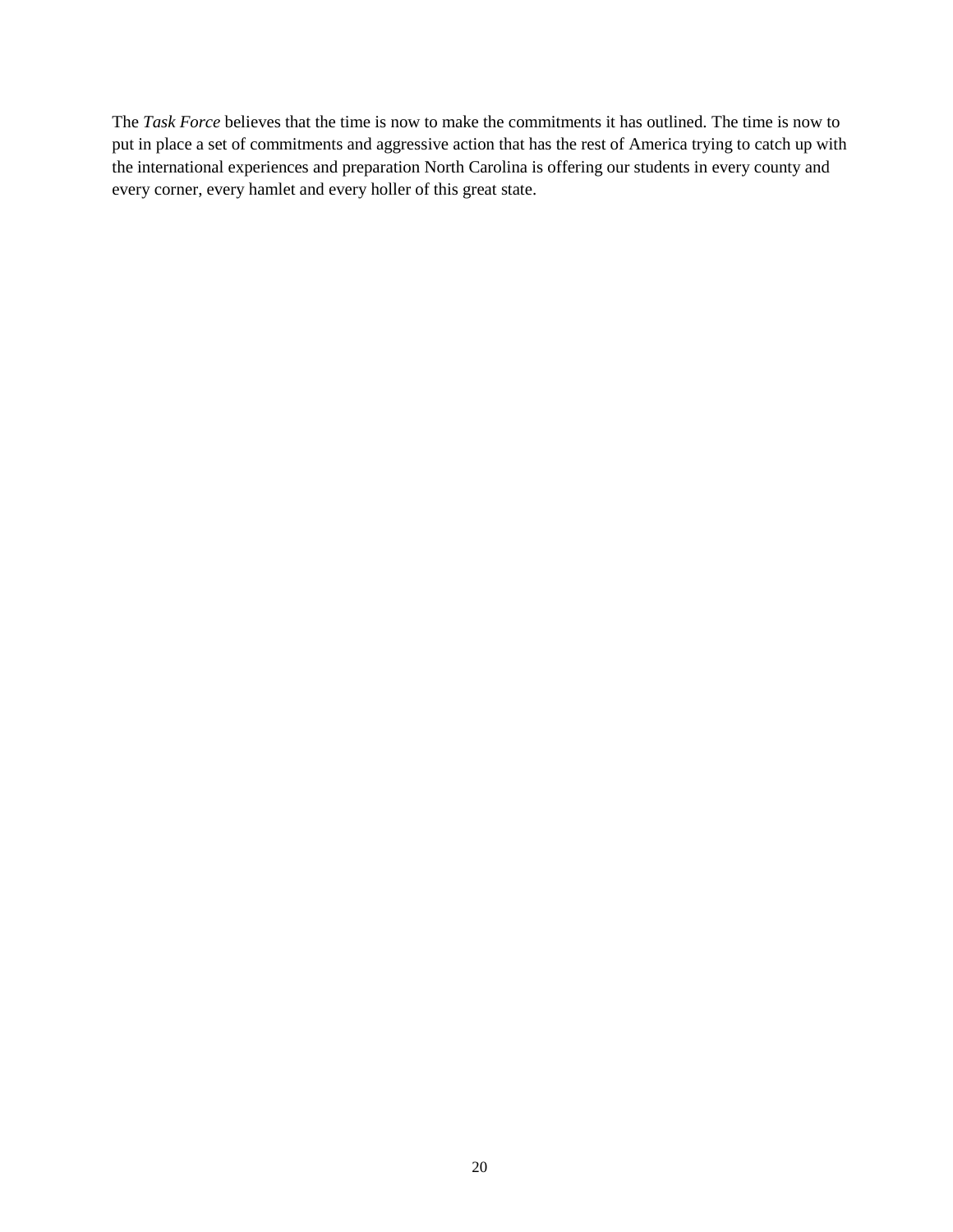# **APPENDICES**

#### **Presentations to the NC State Board of Education Task Force on Global Education**

#### **October 26, 2011**

*State Snapshot of Global Education: K-12 Initiatives, Curriculum, and Partnerships*

- June Atkinson, Superintendent of Public Instruction
- Helga Fasciano, Section Chief, K-12 Program Areas, North Carolina Department of Public Instruction
- Ann Marie Gunter, World Languages, K-12 Program Areas, North Carolina Department of Public Instruction

*"A broad summary of what delegations of North Carolinians have learned from examining education in 10 other countries and implications for North Carolina policymakers."*

• John Dornan, Education Consultant and Former Executive Director, Public School Forum of North Carolina

#### *Reflections on Globalization in Education*

Edward "Ted" Fiske, Former Education Editor, The New York Times

#### *Preparing Students for the Global Economy: NC Business Committee for Education Business Leaders Panel*

- Gary Jordan (Senior Program Director, Operations, Global Change Management, Re Hat);
- Joe Lingle (Head, Global Program Integration, Novartis Vaccines and Diagnostics);
- R Andre Peek (Vice President, Communications Secor, IBM Global Technology Services);
- Marvin Smith (CEO, Printcraft Co., Inc)

#### **December 13, 2011**

- The Honorable Janet Cowell, *North Carolina State Treasurer*
- The Honorable J. Keith Crisco, *North Carolina Secretary of Commerce*
- Tony Habit, *President, North Carolina New Schools Project*

#### **December 14, 2011**

*"NC Community Colleges: Preparing Students for the 21st Century"*

 Tracey Ivey*, Chair, North Carolina Community College System Global Learner Consortium and Division Chair, Arts and Sciences, Wayne Community College*

#### *Outreach, educator exchanges and experiential learning*

 Leslie Boney, *Vice President for International, Community, and Economic Engagement, University of North Carolina*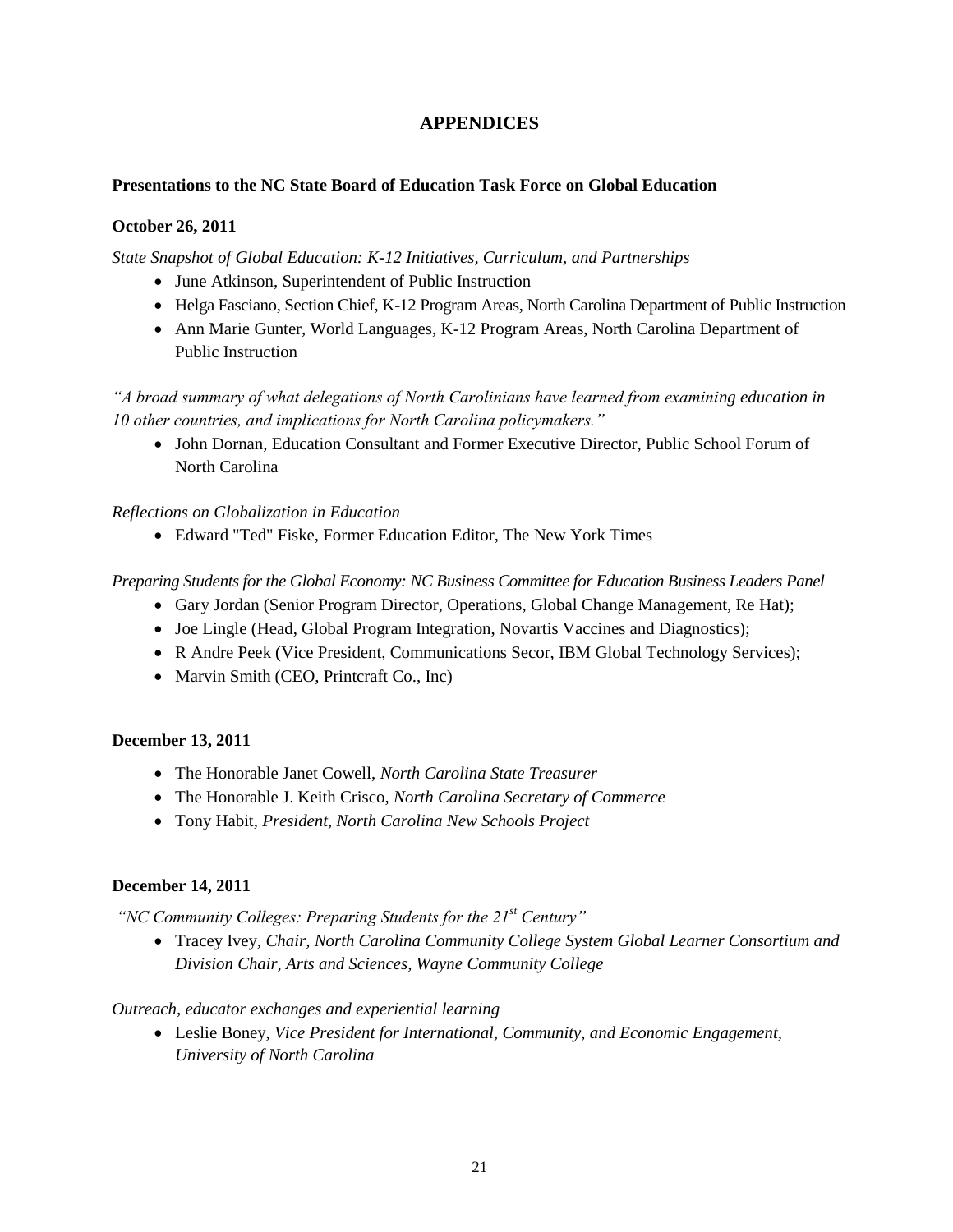*Schools and Departments of Education Perspectives – panel*

- Mary Lynne Calhoun*, Dean, College of Education, University of North Carolina Charlotte*
- Mary Kay Delaney*, Chair, Department of Education, Meredith College*
- Jayne Fleener*, Dean, College of Education, North Carolina State University*
- Meg Moss*, Chair, Department of Education, University of North Carolina Asheville*
- Mary Lynn Redmond*, Chair, Department of Education, Wake Forest University*
- Brenda Tinkham*, Dean, School of Education, Chowan University*

*Higher Education Perspective – panel*

- Betsy Brown*, Vice Provost for Faculty Affairs, North Carolina State University*
- Penelope Pynes*, Associate Provost, International Programs, The International Programs Center, University of North Carolina at Greensboro*
- Niklaus Steiner*, Director, Center for Global Initiatives, University of North Carolina at Chapel Hill*

#### *Globalizing the curriculum*

 Samuel H. Houston, Jr., *President, North Carolina Science, Mathematics, and Technology Education Center* 

*"Creating Internationally Competitive Schools"*

JoAnn Norris, *President / Executive Director, Public School Forum of North Carolina*

#### **February 21, 2012**

"Global Benchmarking: Performance, Practice, and Policy"

David Green, *President, Center for Evidence-Based Education (CEBE)*

*"Global and World Language Education for Learners of the 21st Century"*

Dr. Shuhan Wang, *Deputy Director, National Foreign Language Center, University of Maryland*

*"Program for International Student Assessment (PISA): 2009 results" " ighlights from TIMMS 2007"*

 Lou Fabrizio, *Director, Data, Research and Federal Policy, North Carolina Department of Public Instruction*

#### **February 22, 2012**

*Information on educator exchange opportunities and funding.*

 Jennifer Gibson, *Branch Chief, Teacher Exchange Branch, Bureau of Educational and Cultural Affairs, US Department of State*

*Promoting global competency*

Jim Kohlmoos, *Executive Director, National Association of State Boards of Education*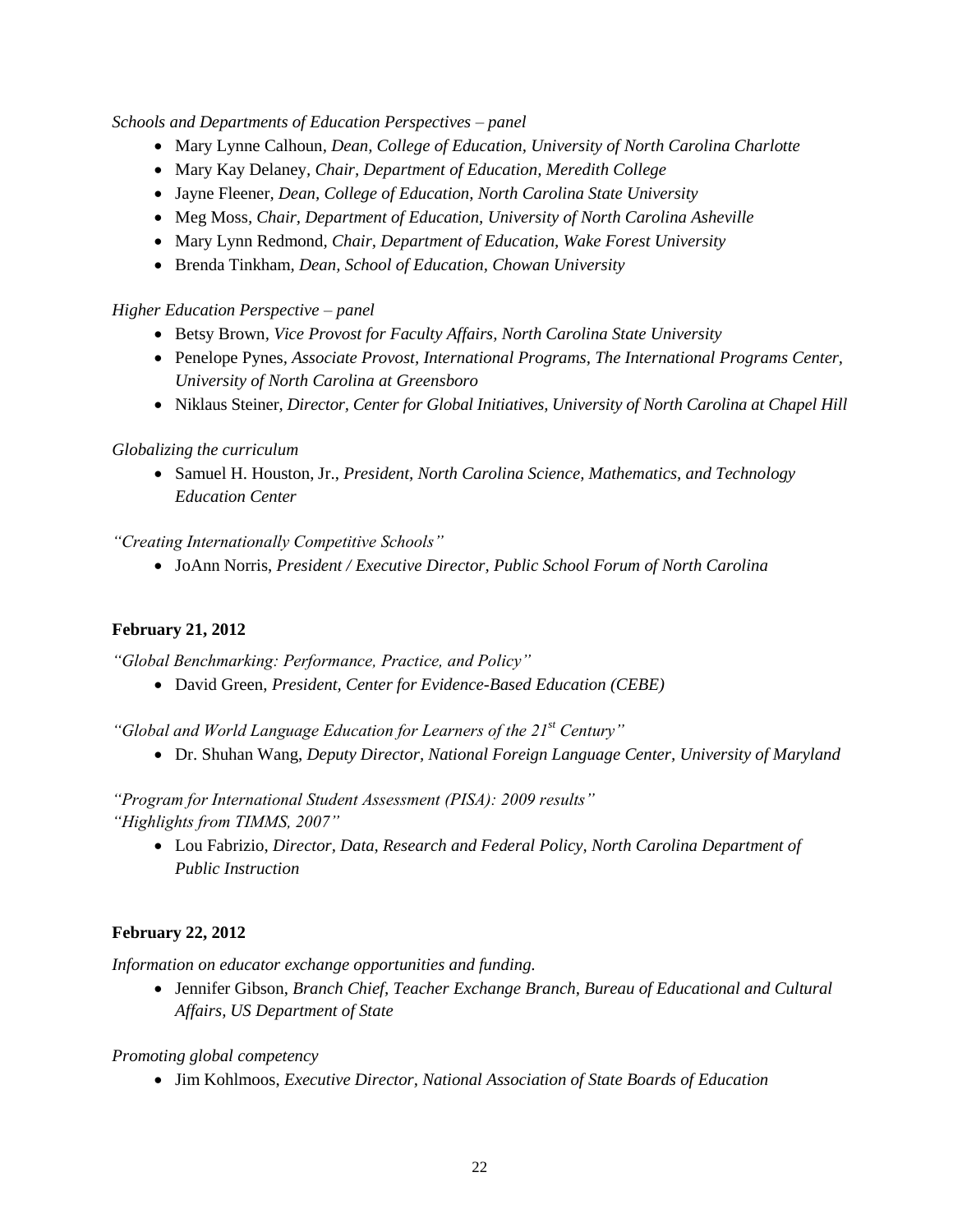*21st Century Teaching and Learning*

 Emily Marsh, *Superintendent, North Carolina District, United States Department of Defense , Domestic Dependents Elementary and Secondary Schools*

# **March 13, 2012**

*"Update on Global Schools Network and VIF programs"*

 Mary Faith Mount-Cors, *Director of Program Development;* Karl Rectanus, *Director of Partnerships, VIF International Education* 

*Global Education in North Carolina Districts and Schools Panel 1:*

- Tony Baldwin*,* Superintendent, *Buncombe County Schools*
- Don Mitchell, Social Studies Specialist, *Charlotte-Mecklenburg Schools*
- Renee Collins, *Race to the Top Coordinator, Cumberland County Schools*
- Ed Davis, Superintendent, *Union County Public Schools*

*Panel 2:*

- Robert Logan, *Superintendent*, *Chatham County Schools*
- Stephanie Cain, ESL/Two-Way Immersion Facilitator, *Greene County Schools*
- Ira Trollinger, Superintendent, *McDowell County Schools*
- Kathy Spencer*,* Superintendent, *Onslow County Schools*

#### **March 14, 2012**

*"World View: An International Program for Educators"*

 Carol Tresolini, *Vice Provost for Academic Initiatives, University of North Carolina-Chapel Hill;*  Robert Phay, *Director, World View, Kenan Professor of Public Law & Government, University of North Carolina-Chapel Hill;* Julie Kinnaird, *Assistant Director for Outreach, World View, University of North Carolina-Chapel Hill*

*The Confucius Institute*

- Jianning Ding, *Visiting Professor from Nanjing Normal University, Deputy Director Confucius Institute*
- Anna Lamm, *China Program Director, Deputy Director Confucius Institute*

#### *World Languages*

 Leslie Baldwin, *Past President, Foreign Language Association of North Carolina*, *Liaison, Joint National Council on Languages*

*"Strengthening K-12 Global Education"*

 Adam Hartzell, *Executive Director;* Matt Friedrick, *Director of K-12 Education Programs, North Carolina Center for International Understanding*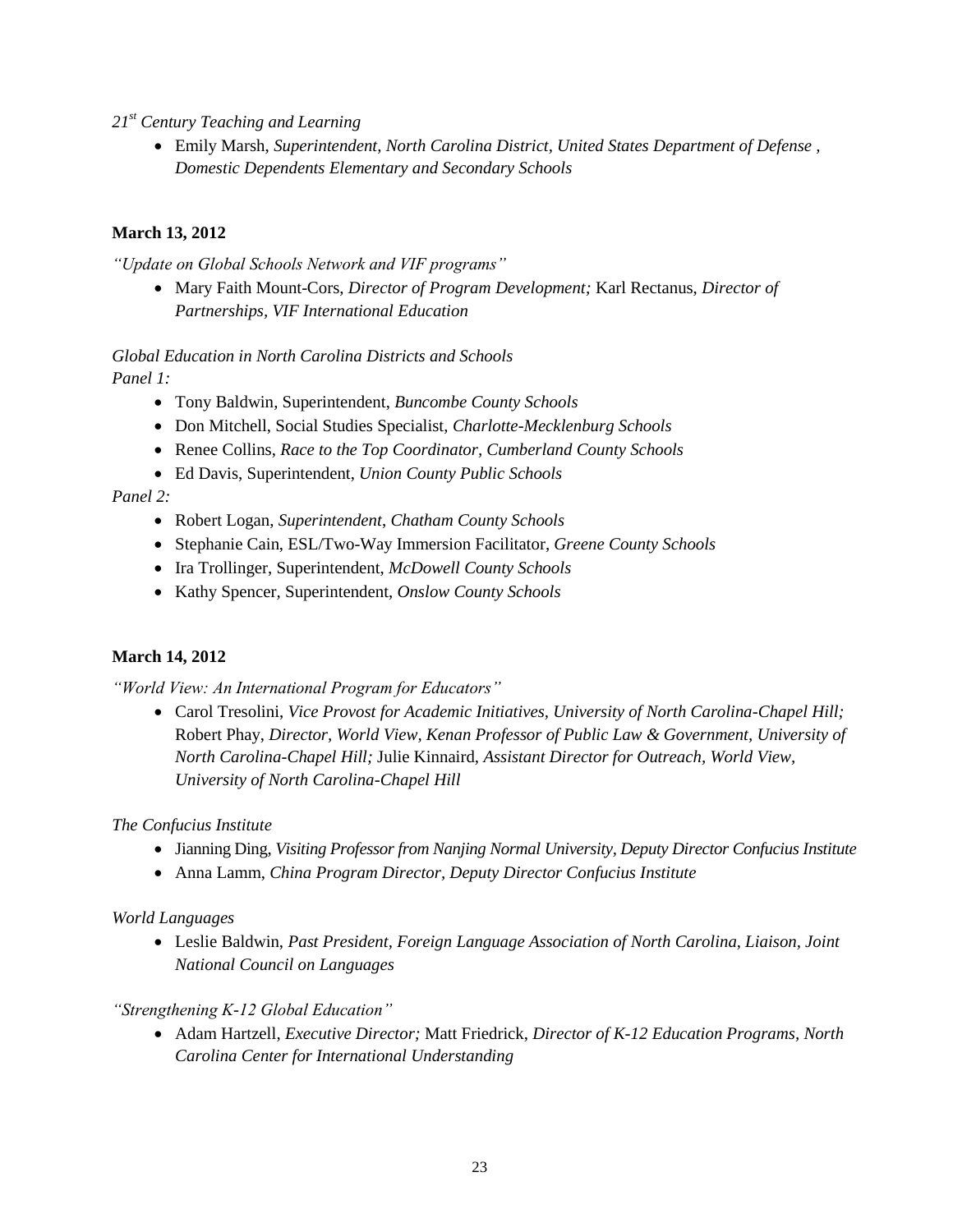#### **March 27, 2012**

*Overview and recommendations for global education*

Vivien Stewart, *Senior Education Advisor, Asia Society*

#### **Key Task Force Readings**

Asia Society (nd) *Going Global: Preparing our Students for an Interconnected World*, (Asia Society)

Brzezinkski, L (2012) *Strategic Vision: America and the Crisis of Global Power*, (Basic Books)

- Friedman, T. & Mandelbaum, M (2011) *That Used to Be Us: How America Fell Behind in the World It Invented and How We Can Come Back*, (Farrar, Strauss & Giroux)
- Stewart, V (2012) *A World-Class Education: Learning from International Models of Excellence and Innovation*, (ASCD)

Zakaria, F (2011) *The Post-American World: Release 2.0*, (Norton Books)